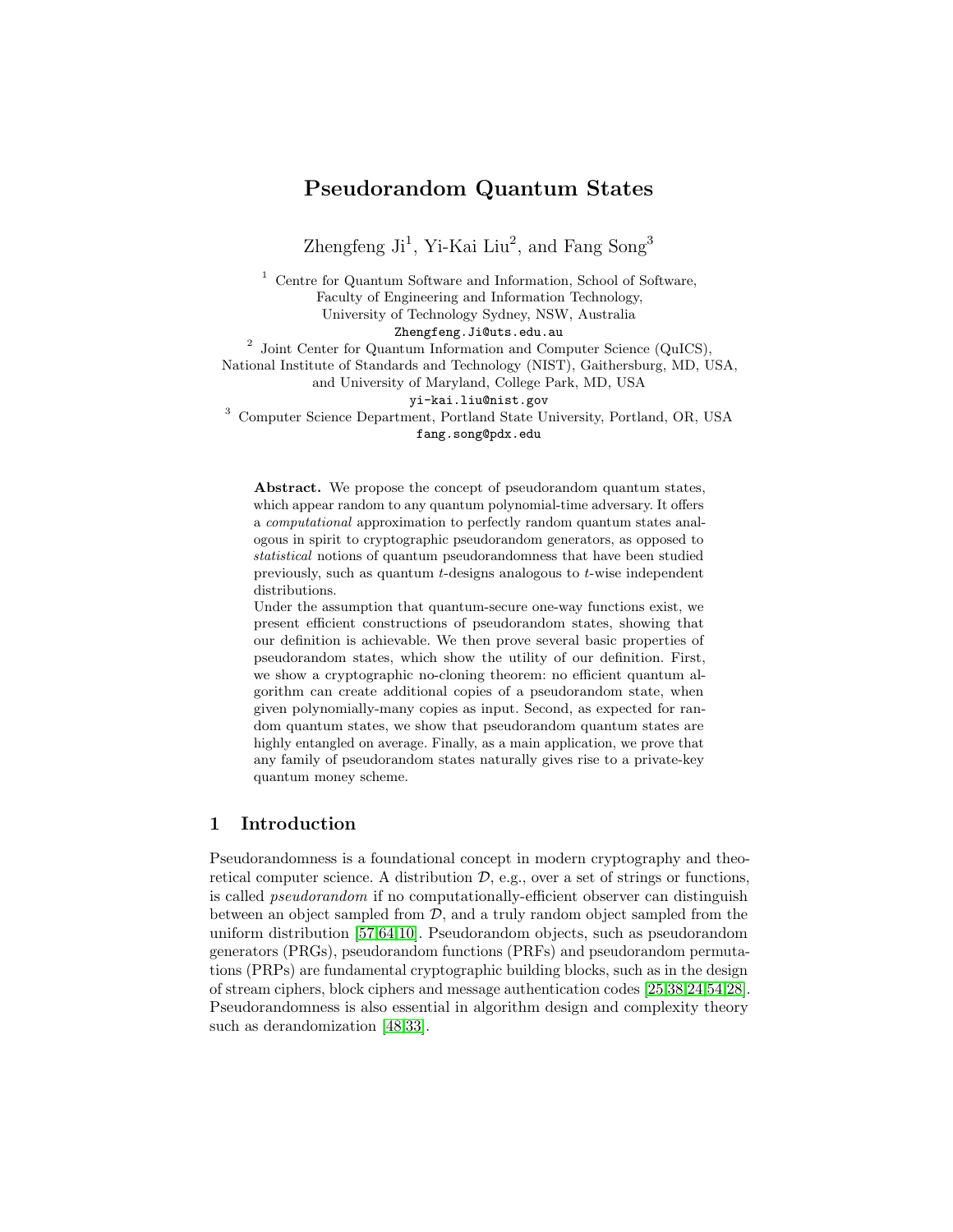The law of quantum physics asserts that truly random bits can be generated easily even with untrusted quantum devices [\[15,](#page-23-1)[42\]](#page-25-2). Is pseudorandomness, a seemingly weaker notion of randomness, still relevant in the context of quantum information processing? The answer is yes. By a simple counting argument, one needs exponentially many bits even to specify a truly random function on  $n$ -bit strings. Hence, in the *computational* realm, pseudorandom objects that offer efficiency as well as other unique characteristics and strengths are indispensable.

A fruitful line of work on pseudorandomness in the context of quantum information science has been about quantum  $t$ -designs and unitary  $t$ -designs [\[4,](#page-23-2)[17](#page-24-4)[,27](#page-24-5)[,12,](#page-23-3)[16,](#page-24-6)[34](#page-25-3)[,60](#page-26-3)[,70,](#page-26-4)[46,](#page-25-4)[45](#page-25-5)[,44](#page-25-6)[,11](#page-23-4)[,41\]](#page-25-7). However, while these objects are often called "pseudorandom" in the mathematical physics literature, they are actually analogous to t-wise independent random variables in theoretical computer science. Our focus in this work is a notion of computational pseudorandomness, and in particular suits (complexity-theoretical) cryptography.

The major difference between t-wise independence and cryptographic pseudorandomness is the following. In the case of *t*-wise independence, the observer who receives the random-looking object may be computationally unbounded, but only a priori (when the random-looking object is constructed) fixed number  $t$ samples are given. Thus, quantum t-designs satisfy an "information-theoretic" or "statistical" notion of security. In contrast, in the case of cryptographic pseudorandomness, the observer who receives the random-looking object is assumed to be computationally efficient, in that it runs in probabilistic polynomial time for an arbitrary polynomial that is chosen by the observer, after the random-looking object has been constructed. This leads to a "computational" notion of security, which typically relies on some complexity-theoretic assumption, such as the existence of one-way functions).

In general, these two notions,  $t$ -wise independence and cryptographic pseudorandomness, are incomparable. In some ways, the setting of cryptographic pseudorandomness imposes stronger restrictions on the observer, since it assumes a bound on the observer's total computational effort (say, running in probabilistic polynomial time). In other ways, the setting of t-wise independence imposes stronger restrictions on the observer, since it forces the observer to make a limited number of non-adaptive "queries," specified by the parameter  $t$ , which is usually a constant or a fixed polynomial. In addition, different distance measures are often used, e.g., trace distance or diamond norm, versus computational distinguishability.

Cryptographic pseudorandomness in quantum information, which has received relatively less study, mostly connects with quantum money and post-quantum cryptography. Pseudorandomness is used more-or-less implicitly in quantum money, to construct quantum states that look complicated to a dishonest party, but have some hidden structure that allows them to be verified by the bank [\[1](#page-23-5)[,40,](#page-25-8)[2,](#page-23-6)[3,](#page-23-7)[69\]](#page-26-5). In post-quantum cryptography, one natural question is whether the classical constructions such as PRFs and PRPs remain secure against quantum attacks. This is a challenging task as, for example, a quantum adversary may query the underlying function or permutation in superposition. Fortunately, people have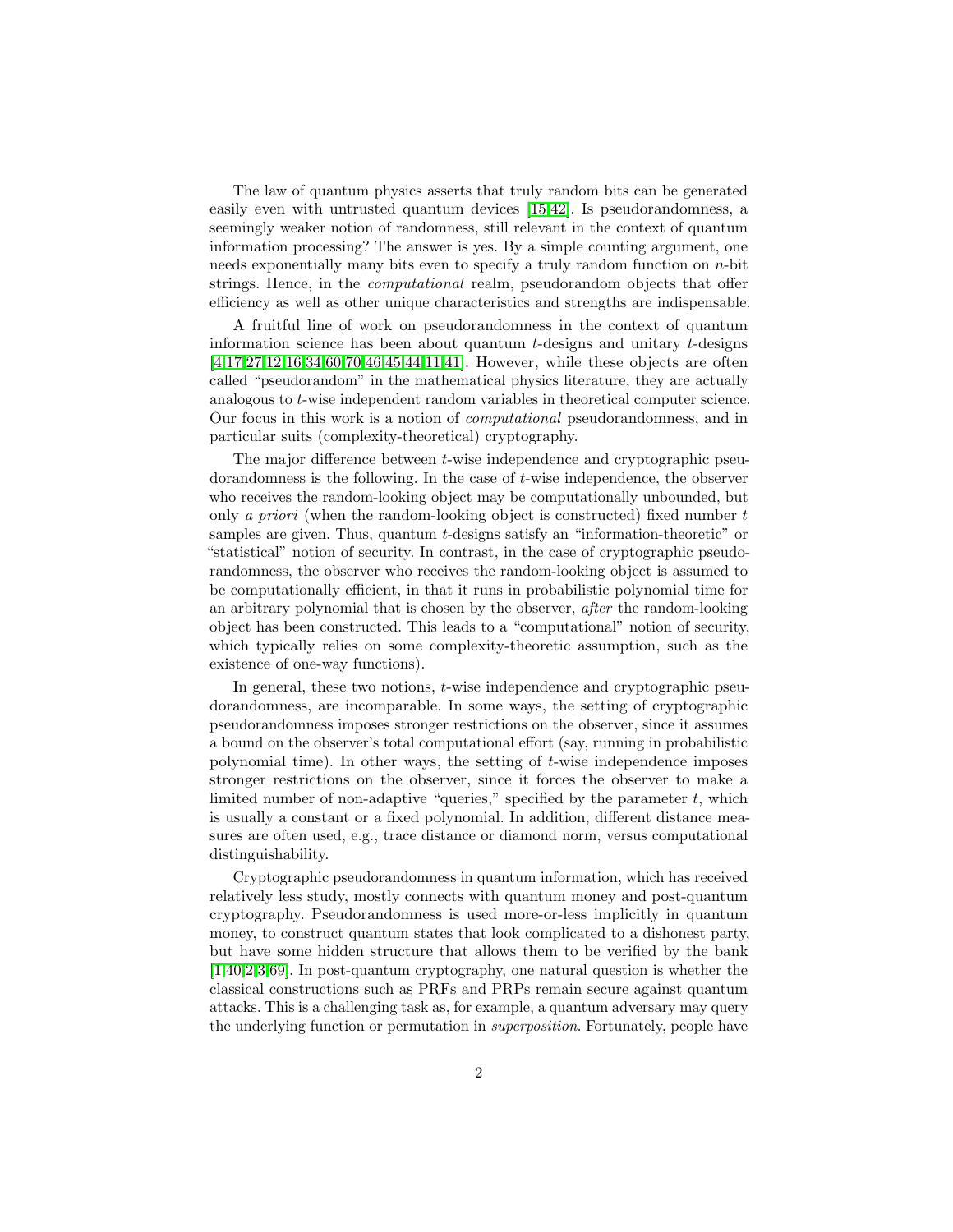so far restored several positive results. Assuming a one-way function that is hard to invert for polynomial-time quantum algorithms, we can attain quantum-secure PRGs as well as PRFs [\[28,](#page-24-2)[66\]](#page-26-6). Furthermore, one can construct quantum-secure PRPs from quantum-secure PRFs using various shuffling constructions [\[68,](#page-26-7)[58\]](#page-26-8).

In this work, we study pseudorandom quantum objects such as quantum states and unitary operators. Quantum states (in analogy to strings) and unitary operations (in analogy to functions) form continuous spaces, and the Haar measure is considered the perfect randomness on the spaces of quantum states and unitary operators. A basic question is:

### How to define and construct computational pseudorandom approximations of Haar randomness, and what are their applications?

Our contributions. We propose definitions of pseudorandom quantum states (PRS's) and pseudorandom unitary operators (PRUs), present efficient constructions of PRS's, demonstrate basic properties such as no-cloning and high entanglement of pseudorandom states, and showcase the construction of privatekey quantum money schemes as one of the applications.

1. We propose a suitable definition of quantum pseudorandom states.

We employ the notion of quantum *computational indistinguishability* to define quantum pseudorandom states. Loosely speaking, we consider a collection of quantum states  $\{|\phi_k\rangle\}$  indexed by  $k \in \mathcal{K}$ , and require that no efficient quantum algorithm can distinguish between  $|\phi_k\rangle$  for a random k and a state drawn according to the Haar measure. However, as a unique consideration in the quantum setting, we need to be cautious about how many copies of the input state are available to an adversary.

Classically, this is a vacuous concern for defining a pseudorandom distribution on strings, since one can freely produce many copies of the input string. The quantum no-cloning theorem, however, forbids copying an unknown quantum state in general. Pseudorandom states in terms of single-copy indistinguishability have been discussed in the literature (see for example [\[13\]](#page-23-8) and a recent study [\[14\]](#page-23-9)). Though this single-copy definition may be suitable for certain cryptographic applications, it also loses many properties of Haar random states as a purely classical distributions already satisfies the definition <sup>[4](#page-2-0)</sup>.

Therefore we require that no adversary can tell a difference even given any polynomially many copies of the state. This subsumes the single-copy version and is strictly stronger. We gain from it many interesting properties, such as the no-cloning property and entanglement property for pseudorandom states as discussed later in the paper.

2. We present concrete efficient constructions of PRS's with the minimal assumption that quantum-secure one-way functions exist.

<span id="page-2-0"></span><sup>&</sup>lt;sup>4</sup> For example, a uniform distribution over the computational basis state  $\{|k\rangle\}$  has an identical density matrix as a Haar random state and satisfy the single-shot definition of PRS. But distinguishing them becomes easy as soon as we have more than one copies. These states also do not appear to be hard to clone or possess entanglement.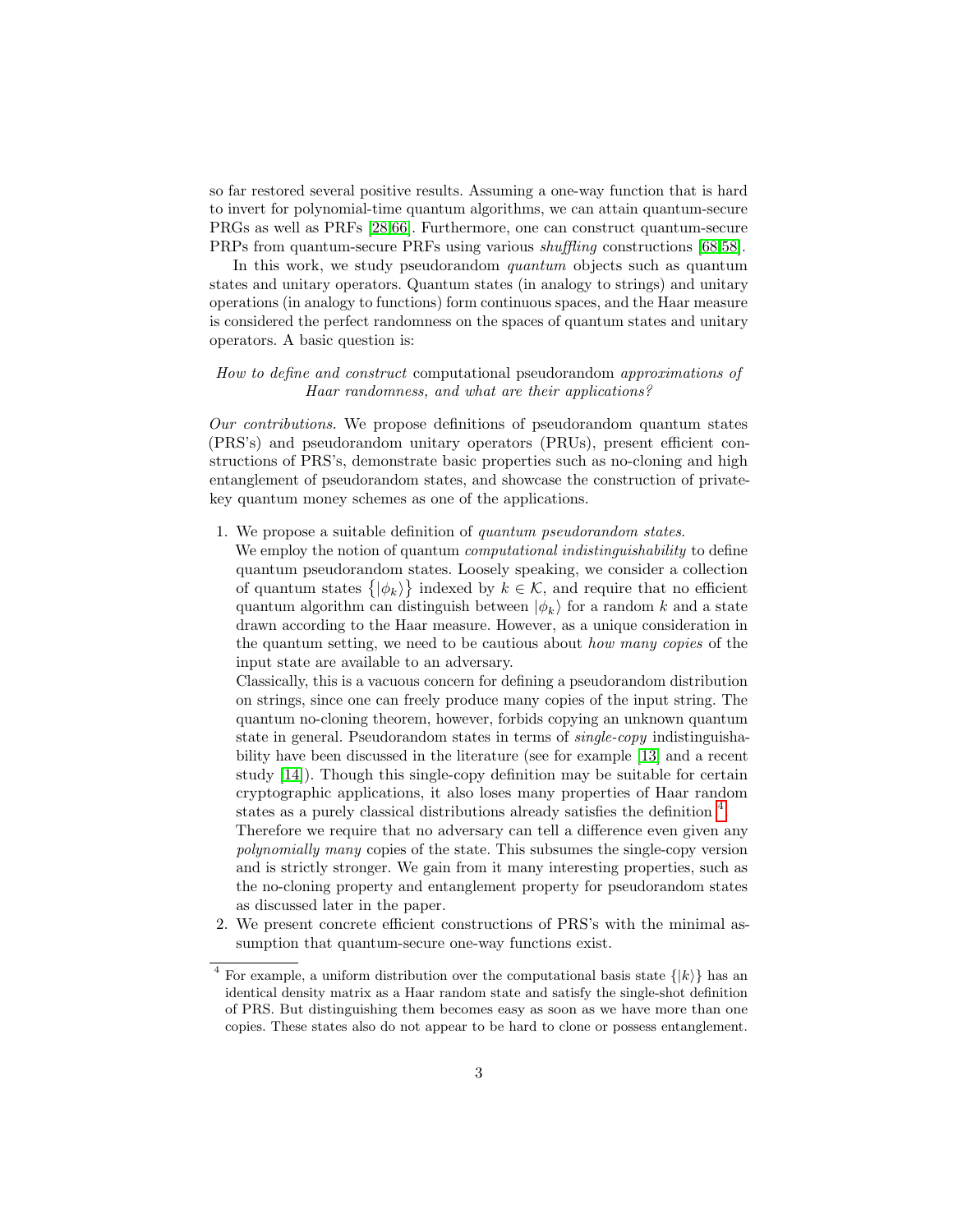Our construction uses any quantum-secure PRF =  $\{PRF_k\}_{k\in\mathcal{K}}$  and computes it into the phases of a uniform superposition state (see equation [\(8\)](#page-9-0)). We call such family of PRS the random phase states. This family of states can be efficiently generated using the quantum Fourier transform and a phase kickback trick. We prove that this family of state is pseudorandom by a hybrid argument. By the quantum security of PRF, the family is computationally indistinguishable from a similar state family defined by truly random functions. We then prove that, this state family corresponding to truly random functions is statistically indistinguishable from Haar random states. Finally, by the fact that PRF exists assuming quantum-secure one-way functions, we can base our PRS construction on quantum-secure one-way functions.

We note that Aaronson [\[1,](#page-23-5) Theorem 3] has described a similar family of states, which uses some polynomial function instead of a PRF in the phases. In that construction, however, the size of the state family depends on (i.e., has to grow with) the adversary's number of queries that the family wants to tolerate. It therefore fails to satisfy our definition, in which any polynomial number queries independent of the family are permitted.

3. We prove cryptographic no-cloning theorems for PRS's, and they give a simple and generic construction of private-key quantum money schemes based on any PRS.

We prove that a PRS remains pseudorandom, even if we additionally give the distinguisher an oracle that reflects about the given state (i.e.,  $O_{\phi}$  :=  $1 - 2|\phi\rangle\langle\phi|$ . This establishes the equivalence between the standard and a strong definition of PRS's. Technically, this is proved using the fact that with polynomially many copies of the state, one can approximately simulate the reflection oracle  $O_{\phi}$ .

We obtain general *cryptographic no-cloning theorems* of PRS's both with and without the reflection oracle. The theorems roughly state that given any polynomially many copies of pseudorandom states, no polynomial-time quantum algorithm can produce even one more copy of the state. We call them cryptographic no-cloning theorems due to the computational nature of our PRS. The proofs of these theorems use SWAP tests in the reduction from a hypothetical cloning algorithm to an efficient distinguishing algorithm violating the definition of PRS's.

Using the strong pseudorandomness and the cryptographic no-cloning theorem with reflection oracle, we show that any PRS immediately gives a *private-key* quantum money scheme. While much attention has been focused on publickey quantum money [\[1,](#page-23-5)[40,](#page-25-8)[2](#page-23-6)[,3](#page-23-7)[,69\]](#page-26-5), we emphasize that private-key quantum money is already non-trivial. Early schemes for private-key quantum money due to Wiesner and others were not *query secure*, and could be broken by online attacks [\[62](#page-26-9)[,9](#page-23-10)[,39,](#page-25-9)[20\]](#page-24-7). Aaronson and Christiano finally showed a query-secure scheme in 2012, which achieves information-theoretic security in the random oracle model, and computational security in the standard model [\[2\]](#page-23-6). They used a specific construction based on hidden subspace states, whereas our construction (which is also query-secure) is more generic and can be based on any PRS. The freedom to choose and tweak the underlying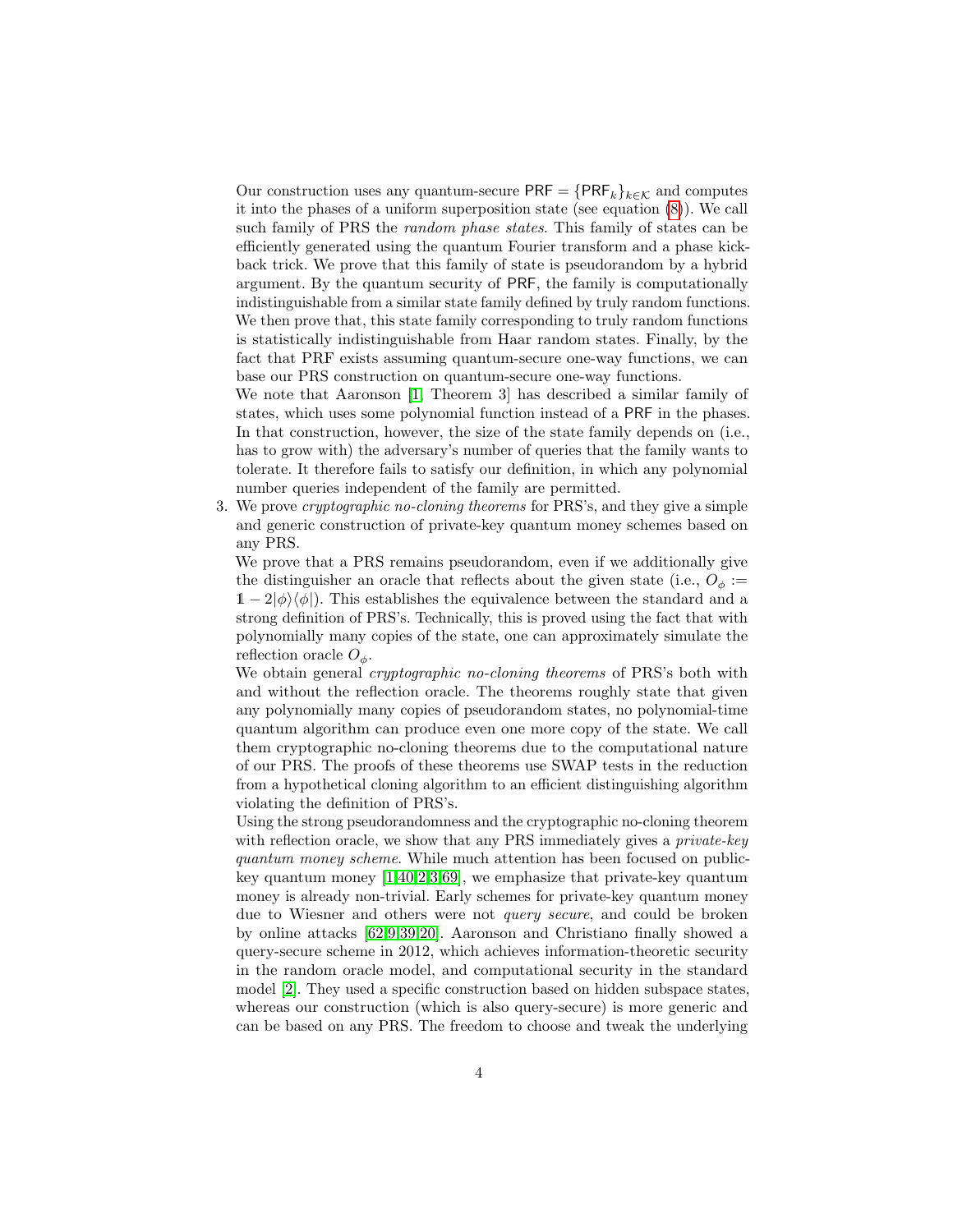pseudorandom functions or permutations in the PRS may motivate and facilitate the construction of public-key quantum money schemes in future work.

4. We show that pseudorandom states are highly entangled.

It is known that a Haar random state is entangled with high probability. We establish a similar result for any family of pseudorandom states. Namely, the states in any PRS family are entangled on average. It is shown that the expected Schmidt rank for any PRS is superpolynomial in  $\kappa$  and that the expected min entropy and von Neumann entropy are of the order  $\omega(\log \kappa)$  where  $\kappa$  is the security parameter. This is yet another evidence of the suitability of our definition.

The proof again rests critically on that our definition grants multiple copies to the distinguisher—if the expected entanglement is low, then SWAP test with respect to the corresponding subsystems of two copies of the state will serve as a distinguisher that violates the definition.

5. We propose a definition of quantum pseudorandom unitary operators (PRUs). We also present candidate constructions of PRUs (without a proof of security), by extending our techniques for constructing PRS's.

Loosely speaking, these candidate PRUs resemble unitary t-designs that are constructed by interleaving random permutations with the quantum Fourier transform [\[27\]](#page-24-5), or by interleaving random diagonal unitaries with the Hadamard transform [\[45,](#page-25-5)[44\]](#page-25-6), and iterating this construction several times. We conjecture that a PRU can be obtained in this way, using only a constant number of iterations. This is in contrast to unitary t-designs, where a parameter counting argument suggests that the number of iterations must grow with t. This conjecture is motivated by examples such as the Luby-Rackoff construction of a pseudorandom permutation using multi-round Feistel network built using a PRF.

|                             | Classical                                 | Quantum                      |
|-----------------------------|-------------------------------------------|------------------------------|
| <i>True randomness</i>      | Uniform distribution                      | Haar measure                 |
| <i>t</i> -wise independence | $t$ -wise independent<br>random variables | Quantum $t$ -designs         |
| Pseudorandomness            | <b>PRGs</b><br>PRFs, PRPs                 | (this work)<br>PRS's<br>PRUs |

<span id="page-4-0"></span>Table 1. Summary of various notions that approximate true randomness

Discussion. We summarize the mentioned variants of randomness in Table [1.](#page-4-0) The focus of this work is mostly about PRS's and we briefly touch upon PRUs. We view our work as an initial step and anticipate further fundamental investigation inspired by our notion of pseudorandom states and unitary operators.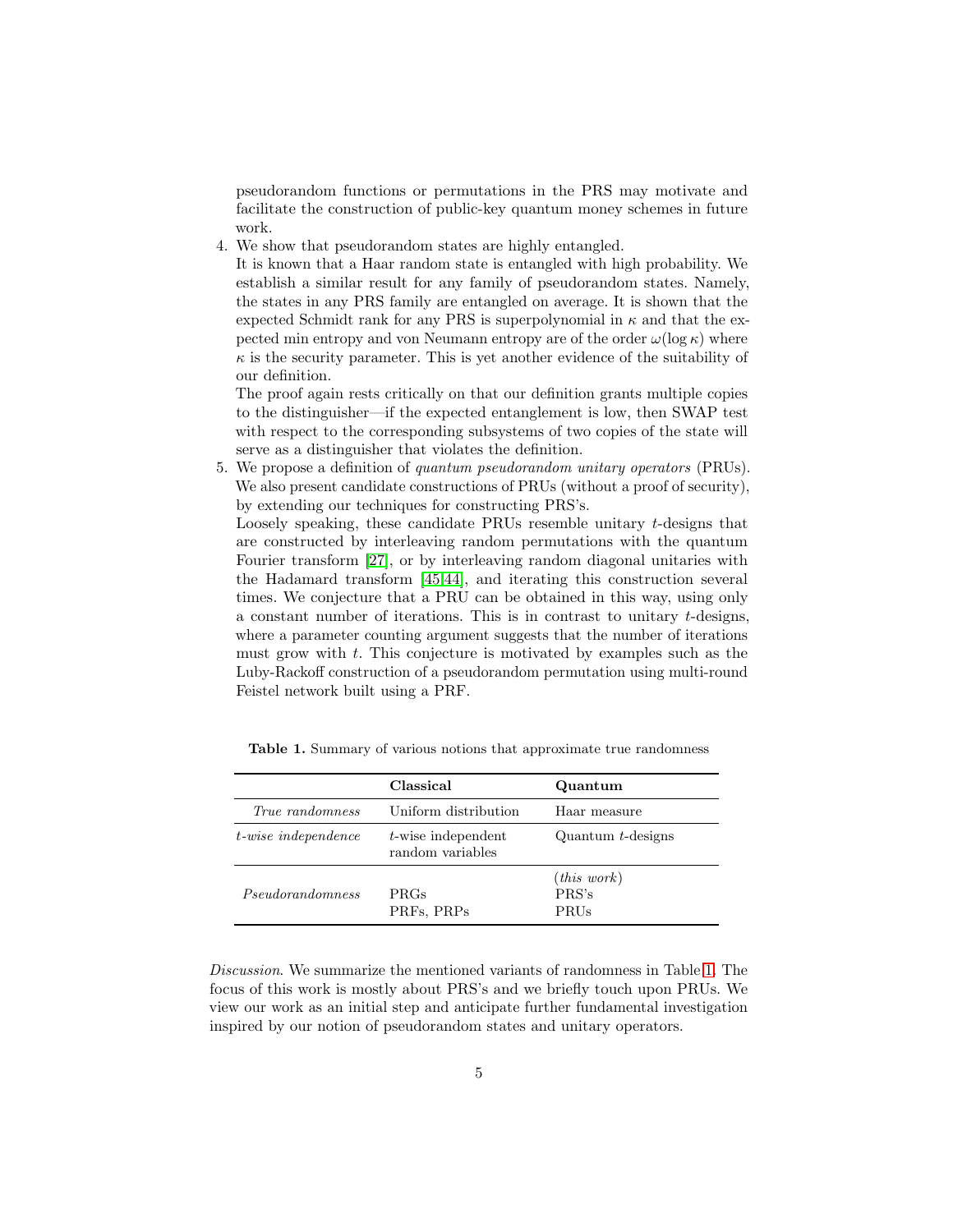We mention some immediate open problems. First, can we prove the security of our candidate PRU constructions? The techniques developed in quantum unitary designs [\[27,](#page-24-5)[12\]](#page-23-3) seem helpful. Second, are quantum-secure one-way functions necessary for the construction of PRS's? Third, can we establish security proofs for more candidate constructions of PRS's? Different constructions may have their own special properties that may be useful in different settings. It is also interesting to explore whether our quantum money construction may be adapted to a public-key money scheme under reasonable cryptographic assumptions. Finally, the entanglement property we prove here refers to the standard definitions of entanglement. If we approach the concept of pseudo-entanglement as a quantum analogue of pseudo-entropy for a distribution [\[7\]](#page-23-11), can we improve the quantitative bounds?

We point out a possible application in physics. PRS's may be used in place of high-order quantum t-designs, giving a performance improvement in certain applications. For example, pseudorandom states can be used to construct toy models of quantum thermalization, where one is interested in quantum states that can be prepared efficiently via some dynamical process, yet have "generic" or "typical" properties as exemplified by Haar-random pure states, for instance [\[52\]](#page-25-10). Using  $t$ -designs with polynomially large  $t$ , one can construct states that are "generic" in a information-theoretic sense [\[36\]](#page-25-11). Using PRS, one can construct states that satisfy a weaker property: they are computationally indistinguishable from "generic" states, for a polynomial-time observer.

In these applications, PRS states may be more physically plausible than high-order quantum t-designs, because PRS states can be prepared in a shorter time, e.g., using a polylogarithmic-depth quantum circuit, based on known constructions for low-depth PRFs [\[6,](#page-23-12)[47\]](#page-25-12).

# 2 Preliminaries

#### 2.1 Notions

For a finite set  $\mathcal{X}, |\mathcal{X}|$  denotes the number of elements in  $\mathcal{X}$ . We use the notion  $\mathcal{Y}^{\mathcal{X}}$  to denote the set of all functions  $f: \mathcal{X} \to \mathcal{Y}$ . For finite set  $\mathcal{X}$ , we use  $x \leftarrow \mathcal{X}$ to mean that  $x$  is drawn uniformly at random from  $\mathcal{X}$ . The permutation group over elements in X is denoted as  $S_{\mathcal{X}}$ . We use poly( $\kappa$ ) to denote the collection of polynomially bounded functions of the security parameter  $\kappa$ , and use negl( $\kappa$ ) to denote negligible functions in  $\kappa$ . A function  $\epsilon(\kappa)$  is negligible if for all constant  $c > 0, \epsilon(\kappa) < \kappa^{-c}$  for large enough  $\kappa$ .

In this paper, we use a quantum register to name a collection of qubits that we view as a single unit. Register names are represented by capital letters in a sans serif font. We use  $S(\mathcal{H})$ ,  $D(\mathcal{H})$ ,  $U(\mathcal{H})$  and  $L(\mathcal{H})$  to denote the set of pure quantum states, density operators, unitary operators and bounded linear operators on space  $\mathcal H$  respectively. An ensemble of states  $\{(p_i, \rho_i)\}$  represents a system prepared in  $\rho_i$  with probability  $p_i$ . If the distribution is uniform, we write the ensemble as  $\{\rho_i\}$ . The adjoint of matrix M is denoted as  $M^*$ . For matrix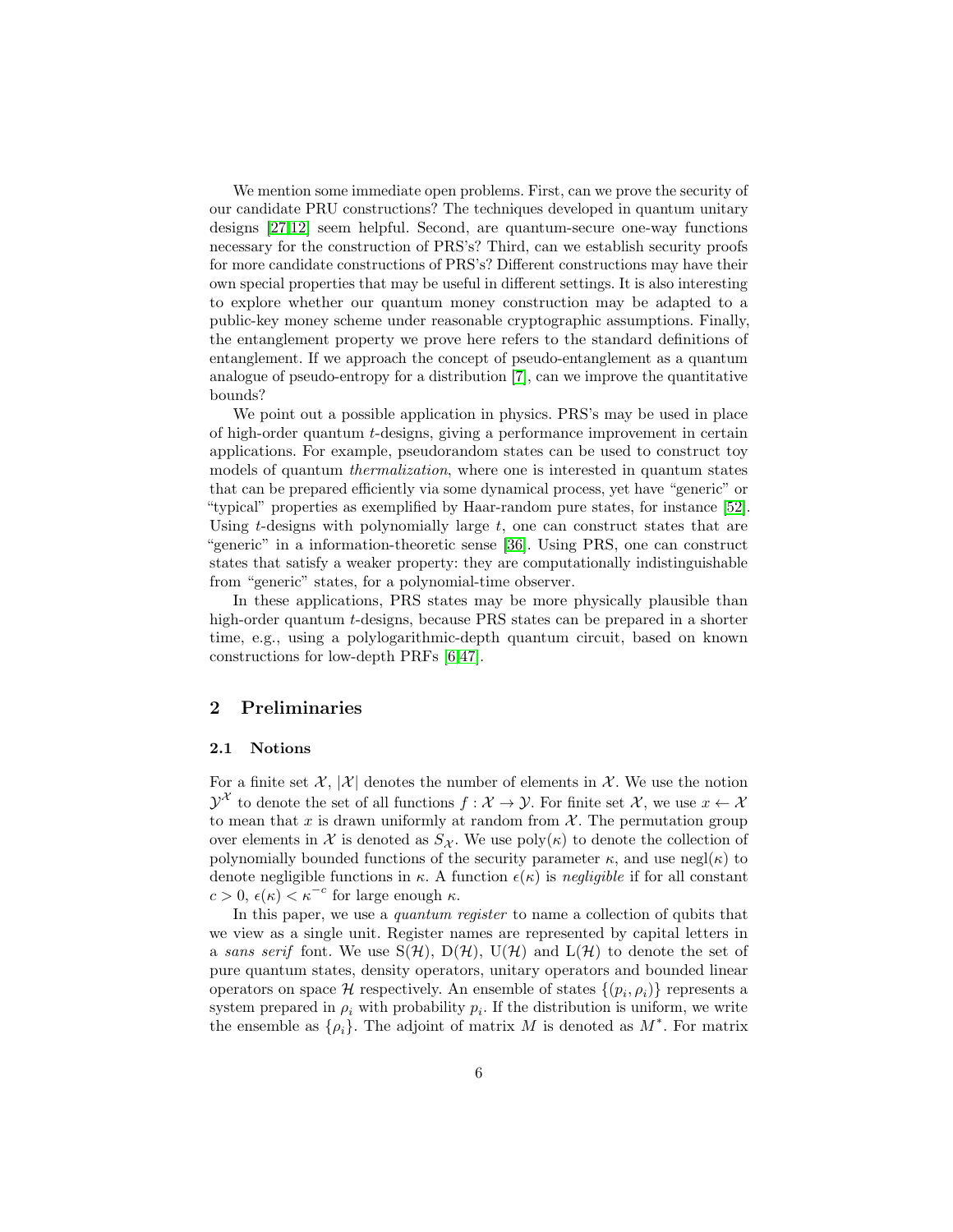M, |M| is defined to be  $\sqrt{M^*M}$ . The operator norm ||M|| of matrix M is the largest eigenvalue of  $|M|$ . The trace norm  $||M||_1$  of M is the trace of  $|M|$ . For two operators  $M, N \in L(\mathcal{H})$ , the Hilbert-Schmidt inner product is defined as

$$
\langle M, N \rangle = \text{tr}(M^*N).
$$

A quantum channel is a physically admissible transformation of quantum states. Mathematically, a quantum channel

$$
\mathcal{E}: L(\mathcal{H}) \to L(\mathcal{K})
$$

is a completely positive, trace-preserving linear map.

The trace distance of two quantum states  $\rho_0, \rho_1 \in D(\mathcal{H})$  is

$$
TD(\rho_0, \rho_1) \stackrel{\text{def}}{=} \frac{1}{2} ||\rho_0 - \rho_1||_1.
$$
 (1)

It is known (Holevo-Helstrom theorem [\[30](#page-24-8)[,31\]](#page-24-9)) that for a state drawn uniformly at random from the set  $\{\rho_0, \rho_1\}$ , the optimal distinguish probability is given by

$$
\frac{1+\text{TD}(\rho_0,\rho_1)}{2}.
$$

Define number  $N = 2^n$  and set  $\mathcal{X} = \{0, 1, \ldots, N-1\}$ . The quantum Fourier transform on  $n$  qubits is defined as

$$
F = \frac{1}{\sqrt{N}} \sum_{x,y \in \mathcal{X}} \omega_N^{xy} |x\rangle\langle y|.
$$
 (2)

It is a well-known fact in quantum computing that  $F$  can be implemented in time  $\text{poly}(n)$ .

For Hilbert space H and integer m, we use  $\vee^m$ H to denote the symmetric subspace of  $\mathcal{H}^{\otimes m}$ , the subspace of states that are invariant under permutations of the subsystems. Let N be the dimension of H and let X be the set  $\{0, 1, \ldots, N-1\}$ such that H is the span of  $\{|x\rangle\}_{x \in \mathcal{X}}$ . For any  $\mathbf{x} = (x_1, x_2, \dots, x_m) \in \mathcal{X}^m$ , let  $m_j$ be the number of j in **x** for  $j \in \mathcal{X}$ . Define state

$$
|\mathbf{x}; \text{Sym}\rangle = \sqrt{\frac{\prod_{j \in \mathcal{X}} m_j!}{m!}} \sum_{\sigma} \left| x_{\sigma(1)}, x_{\sigma(2)}, \dots, x_{\sigma(m)} \right\rangle. \tag{3}
$$

The summation runs over all possible permutations  $\sigma$  that give different tuples  $(x_{\sigma(1)}, x_{\sigma(2)}, \ldots, x_{\sigma(m)})$ . Equivalently, we have

<span id="page-6-0"></span>
$$
|\mathbf{x}; \text{Sym}\rangle = \frac{1}{\sqrt{m! \prod_{j \in \mathcal{X}} m_j!}} \sum_{\sigma \in S_m} \left| x_{\sigma(1)}, x_{\sigma(2)}, \dots, x_{\sigma(m)} \right\rangle. \tag{4}
$$

The coefficients in the front of the above two equations are normalization constants. The set of states

<span id="page-6-1"></span>
$$
\left\{ \left| \mathbf{x}; \text{Sym} \right\rangle \right\}_{\mathbf{x} \in \mathcal{X}^m} \tag{5}
$$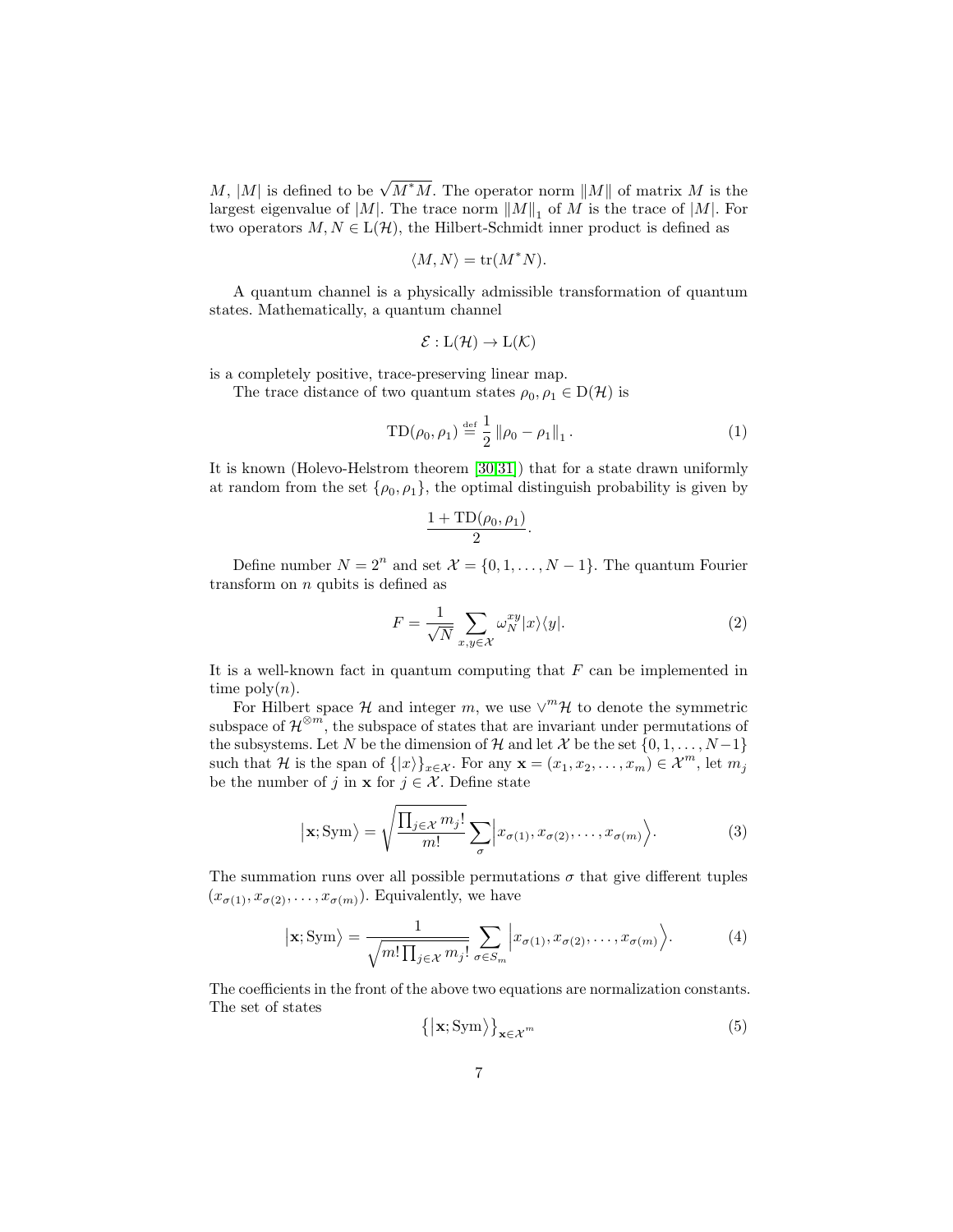forms an orthonormal basis of the symmetric subspace  $\vee^m$  H [\[59,](#page-26-10) Prop.7.2]. This implies that the dimension of the symmetric subspace is

$$
\binom{N+m-1}{m}.
$$

Let  $\Pi_m^{\text{Sym}}$  be the projection onto the symmetric subspace  $\vee^m \mathcal{H}$ . For a permutation  $\sigma \in S_m$ , define operator

$$
W_{\sigma} = \sum_{x_1, x_2, \dots, x_m \in \mathcal{X}} \left| x_{\sigma^{-1}(1)}, x_{\sigma^{-1}(2)}, \dots, x_{\sigma^{-1}(m)} \right\rangle \left\langle x_1, x_2, \dots, x_m \right|.
$$

The following identity will be useful [\[59,](#page-26-10) Prop.7.1]

<span id="page-7-1"></span>
$$
\Pi_m^{\text{Sym}} = \frac{1}{m!} \sum_{\sigma \in S_m} W_{\sigma}.
$$
\n(6)

Let  $\mu$  be the Haar measure on  $S(\mathcal{H})$ , it is known that [\[26,](#page-24-10) Prop.6]

<span id="page-7-0"></span>
$$
\int \left( |\psi\rangle\langle\psi| \right)^{\otimes m} d\mu(\psi) = \binom{N+m-1}{m}^{-1} \Pi_m^{\text{Sym}}.
$$
 (7)

#### 2.2 Cryptography

In this section, we recall several definitions and results from cryptography that is necessary for this work.

Pseudorandom functions (PRF) and pseudorandom permutations (PRP) are important constructions in classical cryptography. Intuitively, they are families of functions or permutations that looks like truly random functions or permutations to polynomial-time machines. In the quantum case, we need a strong requirement that they still look random even to polynomial-time quantum algorithms.

Definition 1 (Quantum-Secure Pseudorandom Functions and Permu**tations).** Let  $\mathcal{K}, \mathcal{X}, \mathcal{Y}$  be the key space, the domain and range, all implicitly depending on the security parameter  $\kappa$ . A keyed family of functions  $\{PRF_k:$  $\mathcal{X} \rightarrow \mathcal{Y}\big\}_{k \in \mathcal{K}}$  is a quantum-secure pseudorandom function (QPRF) if for any polynomial-time quantum oracle algorithm  $A$ ,  $\mathsf{PRF}_k$  with a random  $k \leftarrow \mathcal{K}$  is indistinguishable from a truly random function  $f \leftarrow \mathcal{Y}^{\mathcal{X}}$  in the sense that:

$$
\left|\Pr_{k \leftarrow \mathcal{K}}\left[\mathcal{A}^{PRF_k}(1^{\kappa}) = 1\right] - \Pr_{f \leftarrow \mathcal{Y}^{\mathcal{X}}}\left[\mathcal{A}^f(1^{\kappa}) = 1\right]\right| = \text{negl}(\kappa).
$$

Similarly, a keyed family of permutations  $\{PRP_k \in S_{\mathcal{X}}\}_{k \in \mathcal{K}}$  is a quantum-secure pseudorandom permutation (QPRP) if for any quantum algorithm A making at most polynomially many queries,  $PRP_k$  with a random  $k \leftarrow K$  is indistinguishable from a truly random permutation in the sense that:

$$
\left| \Pr_{k \leftarrow \mathcal{K}} \left[ \mathcal{A}^{PRP_k}(1^{\kappa}) = 1 \right] - \Pr_{P \leftarrow S_{\mathcal{X}}} \left[ \mathcal{A}^P(1^{\kappa}) = 1 \right] \right| = \text{negl}(\kappa).
$$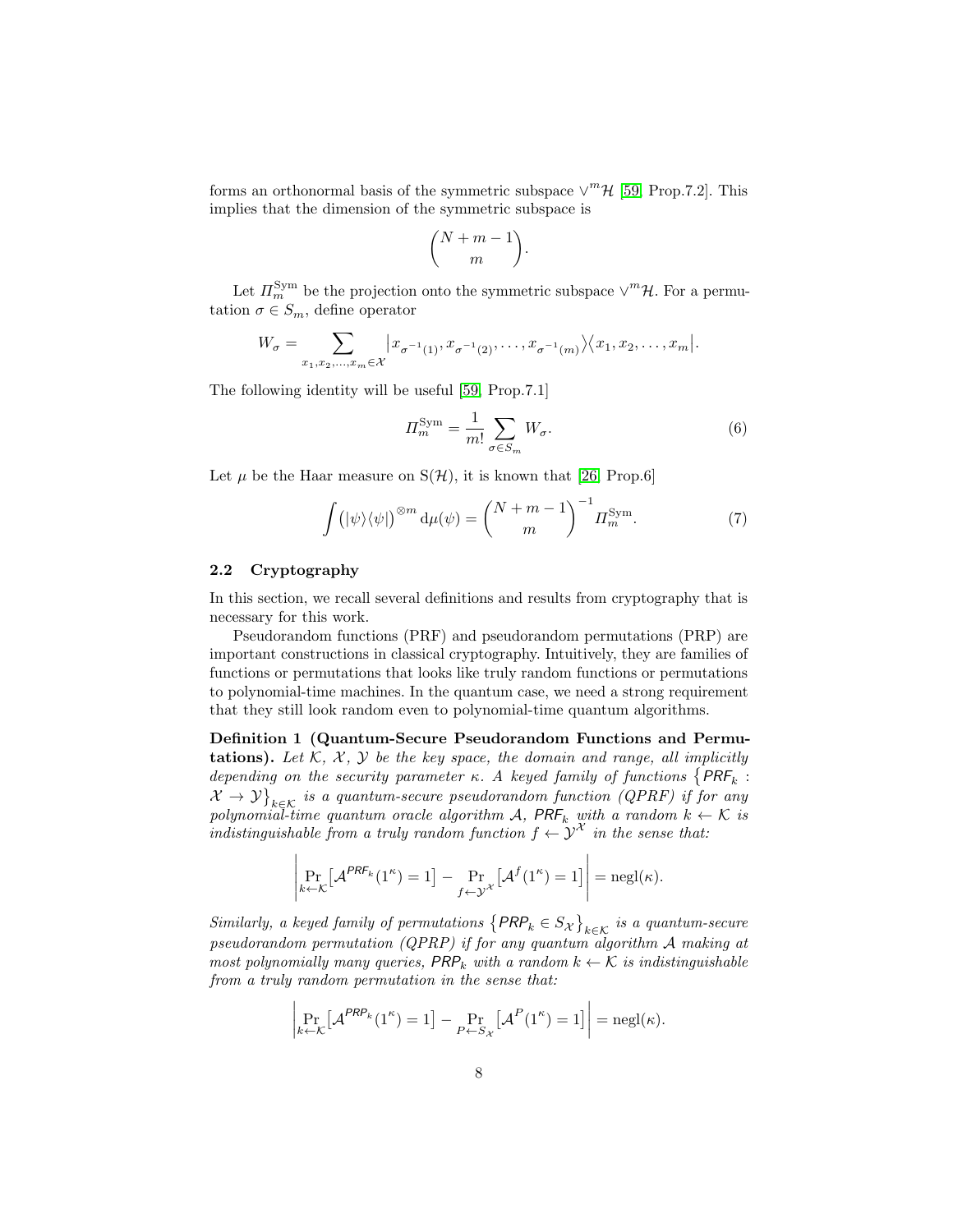In addition, both  $\mathsf{PRF}_k$  and  $\mathsf{PRP}_k$  are polynomial-time computable (on a classical computer).

Fact 1 QPRFs and QPRPs exist if quantum-secure one-way functions exist.

Zhandry proved the existence of QPRFs assuming the existence of one-way functions that are hard to invert even for quantum algorithms [\[66\]](#page-26-6). Assuming QPRF, one can construct QPRP using various shuffling constructions [\[68](#page-26-7)[,58\]](#page-26-8). Since a random permutation and a random function is indistinguishable by efficient quantum algorithms [\[65](#page-26-11)[,67\]](#page-26-12), existence of QPRP is hence equivalent to existence of QPRF.

# 3 Pseudorandom Quantum States

In this section, we will discuss the definition and constructions of pseudorandom quantum states.

### 3.1 Definition of Pseudorandom States

Intuitively speaking, a family pseudorandom quantum states are a set of random states  $\{|\phi_k\rangle\}_{k\in\mathcal{K}}$  that is indistinguishable from Haar random quantum states.

The first idea on defining pseudorandom states can be the following. Without loss of generality, we consider states in  $S(\mathcal{H})$  where  $\mathcal{H} = (\mathbb{C}^2)^{\otimes n}$  is the Hilbert space for n-qubit systems. We are given either a state randomly sampled from the set  $\{|\phi_k\rangle \in \mathcal{H}\}_{k\in\mathcal{K}}$  or a state sampled according to the Haar measure on  $S(\mathcal{H})$ , and we require that no efficient quantum algorithm will be able to tell the difference between the two cases.

However, this definition does not seem to grasp the quantum nature of the problem. First, the state family where each  $|\phi_k\rangle$  is a uniform random bit string will satisfy the definition—in both cases, the mixed states representing the ensemble are  $1/2^n$ . Second, many of the applications that we can find for PRS's will not hold for this definition.

Instead, we require that the family of states looks random even if polynomially many copies of the state are given to the distinguishing algorithm. We argue that this is the more natural way to define pseudorandom states. One can see that this definition also naturally generalizes the definition of pseudorandomness in the classical case to the quantum setting. In the classical case, asking for more copies of a string is always possible and one does not bother making this explicit in the definition. This of course also rules out the example of classical random bit strings we discussed before. Moreover, this strong definition, once established, is rather flexible to use when studying the properties and applications of pseudorandom states.

Definition 2 (Pseudorandom Quantum States (PRS's)). Let  $\kappa$  be the security parameter. Let  $\mathcal H$  be a Hilbert space and  $\mathcal K$  the key space, both parameterized by κ. A keyed family of quantum states  $\{|\phi_k\rangle \in S(H)\big\}_{k\in\mathcal{K}}$  is **pseudorandom**, if the following two conditions hold: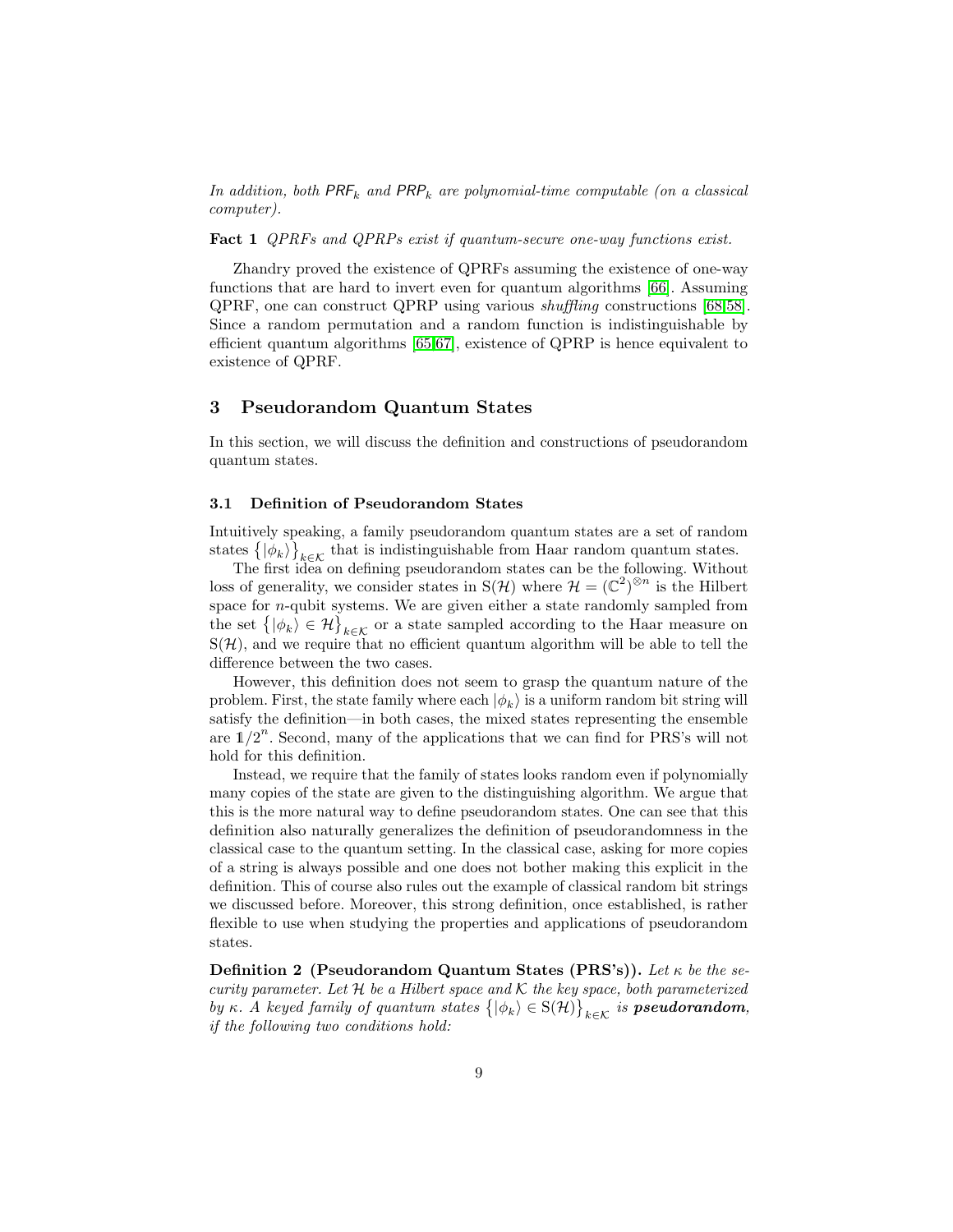- 1. (**Efficient generation**). There is a polynomial-time quantum algorithm  $G$ that generates state  $|\phi_k\rangle$  on input k. That is, for all  $k \in \mathcal{K}$ ,  $G(k) = |\phi_k\rangle$ .
- 2. (**Pseudorandomness**). Any polynomially many copies of  $|\phi_k\rangle$  with the same random  $k \in \mathcal{K}$  is **computationally indistinguishable** from the same number of copies of a Haar random state. More precisely, for any efficient quantum algorithm A and any  $m \in \text{poly}(\kappa)$ ,

$$
\left|\Pr_{k \leftarrow \mathcal{K}}\left[\mathcal{A}(|\phi_k\rangle^{\otimes m}) = 1\right] - \Pr_{|\psi\rangle \leftarrow \mu}\left[\mathcal{A}(|\psi\rangle^{\otimes m}) = 1\right]\right| = \text{negl}(\kappa),
$$

where  $\mu$  is the Haar measure on  $S(\mathcal{H})$ .

### 3.2 Constructions and Analysis

In this section, we give an efficient construction of pseudorandom states which we call random phase states. We will prove that this family of states satisfies our definition of PRS's. There are other interesting and simpler candidate constructions, but the family of random phase states is the easiest to analyze.

Let PRF :  $K \times \mathcal{X} \rightarrow \mathcal{X}$  be a quantum-secure pseudorandom function with key space  $\mathcal{K}, \mathcal{X} = \{0, 1, 2, \ldots, N - 1\}$  and  $N = 2<sup>n</sup>$ .  $\mathcal{K}$  and N are implicitly functions of the security parameter  $\kappa$ . The family of pseudorandom states of n qubits is defined

<span id="page-9-0"></span>
$$
|\phi_k\rangle = \frac{1}{\sqrt{N}} \sum_{x \in \mathcal{X}} \omega_N^{\text{PRF}_k(x)} |x\rangle, \tag{8}
$$

for  $k \in \mathcal{K}$  and  $\omega_N = \exp(2\pi i/N)$ .

**Theorem 1.** For any QPRF PRF :  $K \times \mathcal{X} \rightarrow \mathcal{X}$ , the family of states  $\{|\phi_k\rangle\}_{k \in \mathcal{K}}$ defined in Eq. [\(8\)](#page-9-0) is a PRS.

Proof. First, we prove that the state can be efficiently prepared with a single query to  $\mathsf{PRF}_k$ . As  $\mathsf{PRF}_k$  is efficient, this proves the efficient generation property.

The state generation algorithm works as follows. First, it prepares a state

$$
\frac{1}{N}\sum_{x\in\mathcal{X}}|x\rangle\sum_{y\in\mathcal{X}}\omega_N^y|y\rangle.
$$

This can be done by applying  $H^{\otimes n}$  to the first register initialized in  $|0\rangle$  and the quantum Fourier transform to the second register in state  $|1\rangle$ .

Then the algorithm calls  $\mathsf{PRF}_k$  on the first register and subtract the result from the second register, giving state

$$
\frac{1}{N} \sum_{x \in \mathcal{X}} |x\rangle \sum_{y \in \mathcal{X}} \omega_N^y |y - \text{PRF}_k(x)\rangle.
$$

The state can be rewritten as

$$
\frac{1}{N}\sum_{x\in\mathcal{X}}\omega_N^{\mathsf{PRF}_k(x)}|x\rangle\sum_{y\in\mathcal{X}}\omega_N^y|y\rangle.
$$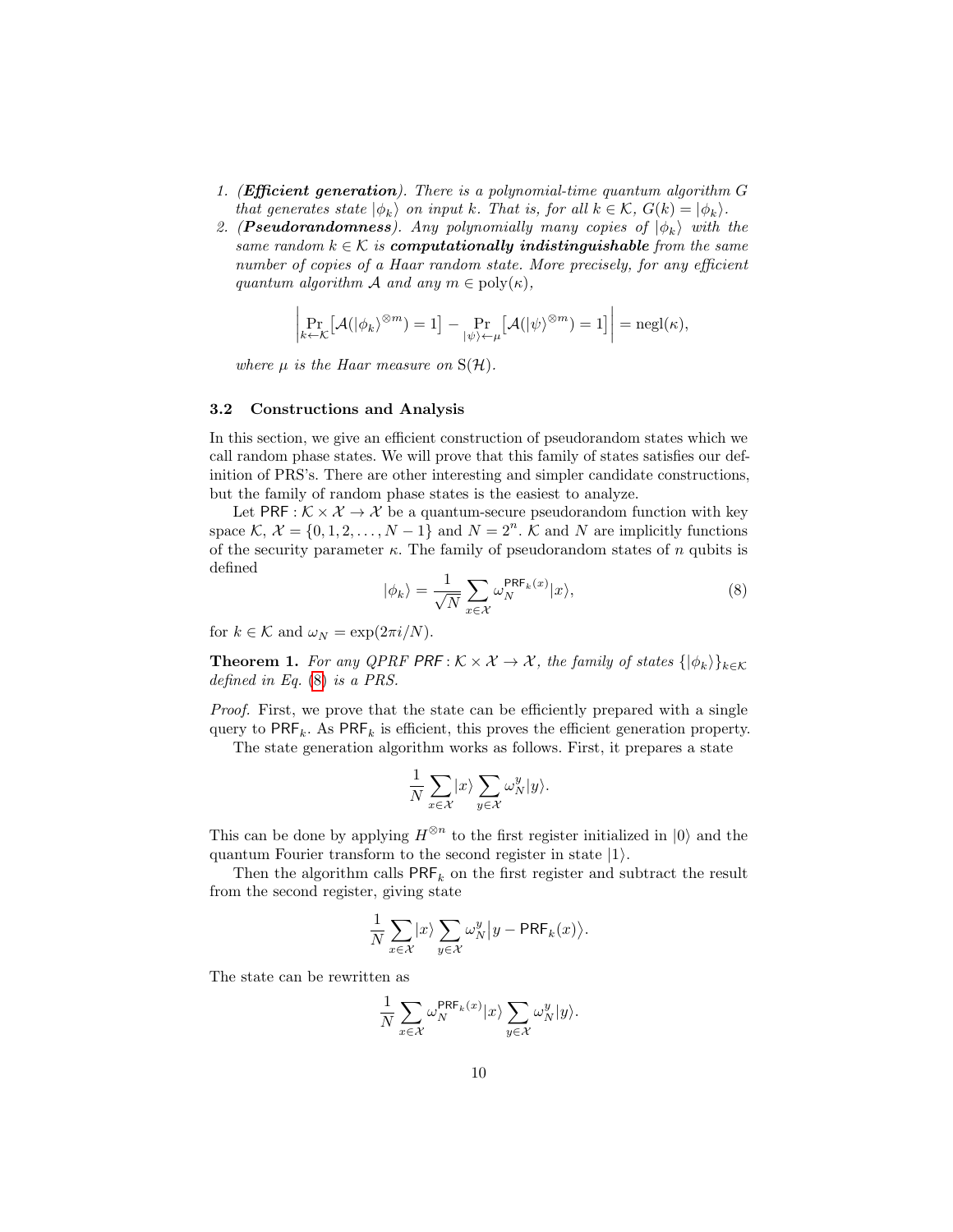Therefore, the effect of this step is to transform the first register to the required form and leaving the second register intact.

Next, we prove the pseudorandomness property of the family. For this purpose, we consider three hybrids. In the first hybrid  $H_1$ , the state will be  $|\phi_k\rangle^{\otimes m}$  for a uniform random  $k \in \mathcal{K}$ . In the second hybrid  $H_2$ , the state is  $|f\rangle^{\otimes m}$  for truly random functions  $f \in \mathcal{X}^{\mathcal{X}}$  where

$$
|f\rangle = \frac{1}{\sqrt{N}} \sum_{x \in \mathcal{X}} \omega_N^{f(x)} |x\rangle.
$$

In the third hybrid  $H_3$ , the state is  $|\psi\rangle^{\otimes m}$  for  $|\psi\rangle$  chosen according to the Haar measure.

By the definition of the quantum-secure pseudorandom functions for PRF, we have for any polynomial-time quantum algorithm  $\mathcal A$  and any  $m \in \text{poly}(\kappa)$ ,

$$
\left|\Pr\left[\mathcal{A}(H_1)=1\right]-\Pr\left[\mathcal{A}(H_2)=1\right]\right|=\operatorname{negl}(\kappa).
$$

By Lemma [1,](#page-10-0) we have for any algorithm A and  $m \in \text{poly}(\kappa)$ ,

$$
\left|\Pr\left[\mathcal{A}(H_2) = 1\right] - \Pr\left[\mathcal{A}(H_3) = 1\right]\right| = \text{negl}(\kappa).
$$

This completes the proof by triangle inequality.

<span id="page-10-0"></span>**Lemma 1.** For function  $f: \mathcal{X} \to \mathcal{X}$ , define quantum state

$$
|f\rangle = \frac{1}{\sqrt{N}} \sum_{x \in \mathcal{X}} \omega_N^{f(x)} |x\rangle.
$$

For  $m \in \text{poly}(\kappa)$ , the state ensemble  $\{|f\rangle^{\otimes m}\}\$ is statistically indistinguishable from  $\{|\psi\rangle^{\otimes m}\}$  for Haar random  $|\psi\rangle$ .

*Proof.* Let  $m \in \text{poly}(\kappa)$  be the number of copies of the state. We have

$$
\mathbb{E}\left[\left(|f\rangle\langle f|\right)^{\otimes m}\right] = \frac{1}{N^m} \sum_{\mathbf{x}\in \mathcal{X}^m, \mathbf{y}\in \mathcal{X}^m} \mathbb{E} \omega_N^{f(x_1)+\cdots+f(x_m)-[f(y_1)+\cdots+f(y_m)]} |\mathbf{x}\rangle\langle \mathbf{y}|,
$$

where  $\mathbf{x} = (x_1, x_2, \dots, x_m)$  and  $\mathbf{y} = (y_1, y_2, \dots, y_m)$ . For later convenience, define density matrix

$$
\rho^m = \mathop{\mathbb{E}}_{f} \Big[ \big(|f\rangle\langle f| \big)^{\otimes m} \Big].
$$

We will compute the entries of  $\rho^m$  explicitly.

For  $\mathbf{x} = (x_1, x_2, \dots, x_m) \in \mathcal{X}^m$ , let  $m_j$  be the number of j in  $\mathbf{x}$  for  $j \in \mathcal{X}$ . Obviously, one has  $\sum_{j \in \mathcal{X}} m_j = m$ . Note that we have omitted the dependence of  $m_i$  on **x** for simplicity. Recall the basis states defined in Eq. [\(4\)](#page-6-0)

$$
|\mathbf{x}; \text{Sym}\rangle = \frac{1}{\sqrt{\left(\prod_{j \in \mathcal{X}} m_j!\right) m!}} \sum_{\sigma \in S_m} \left| x_{\sigma(1)}, x_{\sigma(2)}, \dots, x_{\sigma(m)} \right\rangle.
$$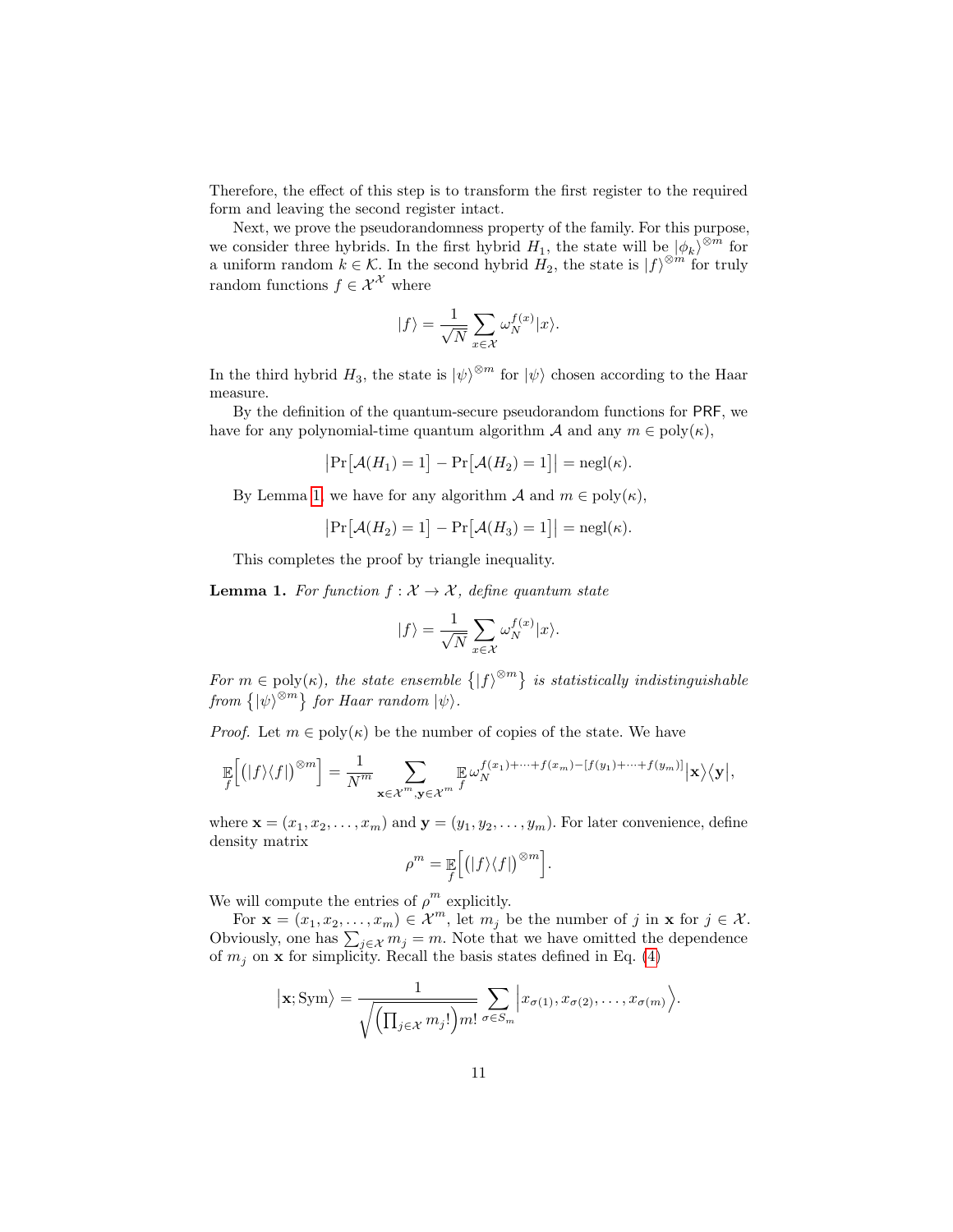For  $\mathbf{x}, \mathbf{y} \in \mathcal{X}^m$ , let  $m_j$  be the number of j in  $\mathbf{x}$  and  $m'_j$  be the number of j in  $\mathbf{y}$ . We can compute the entries of  $\rho^m$  as

$$
\langle \mathbf{x}; \mathrm{Sym} | \rho^m | \mathbf{y}; \mathrm{Sym} \rangle
$$
  
= 
$$
\frac{m!}{N^m \sqrt{\left(\prod_{j \in \mathcal{X}} m_j! \right) \left(\prod_{j \in \mathcal{X}} m'_j! \right)}} \mathbb{E} \left[ \exp \left( \frac{2\pi i}{N} \sum_{l=1}^m \left( f(x_l) - f(y_l) \right) \right) \right].
$$

When **x** is not a permutation of **y**, the summation  $\sum_{l=1}^{m} (f(x_l) - f(y_l))$  is a summation of terms  $\pm f(z_j)$  for distinct values  $z_j$ . As f is a truly random function,  $f(z_j)$  is uniformly random and independent of  $f(z_{j'})$  for  $z_j \neq z_{j'}$ . So it is not hard to verify that the entry is nonzero only if  $\mathbf x$  is a permutation of  $\mathbf y$ . These nonzero entries are on the diagonal of  $\rho^{m}$  in the basis of  $\{|\mathbf{x}; \text{Sym} \rangle\}$ . These diagonal entries are

$$
\langle \mathbf{x}; \mathrm{Sym} \left| \rho^m \right| \mathbf{x}; \mathrm{Sym} \rangle = \frac{m!}{N^m \prod_{j \in \mathcal{X}} m_j!}.
$$

Let  $\rho_{\mu}^{m}$  be the density matrix of a random state  $|\psi\rangle^{\otimes m}$ , for  $|\psi\rangle$  chosen from the Haar measure  $\mu$ . From Eqs. [\(5\)](#page-6-1) and [\(7\)](#page-7-0), we have that

$$
\rho_{\mu}^{m} = {N+m-1 \choose m}^{-1} \sum_{\mathbf{x}; \text{Sym}} |\mathbf{x}; \text{Sym} \rangle \langle \mathbf{x}; \text{Sym}|.
$$

We need to prove

$$
TD(\rho^m, \rho^m_\mu) = \text{negl}(\kappa).
$$

Define

$$
\delta_{\mathbf{x};\text{Sym}} = \frac{m!}{N^m \prod_{j \in \mathcal{X}} m_j!} - \binom{N+m-1}{m}^{-1}.
$$

Then

$$
TD(\rho^m, \rho^m_\mu) = \frac{1}{2} \sum_{\mathbf{x}; \text{Sym}} \left| \delta_{\mathbf{x}; \text{Sym}} \right|.
$$

The ratio of the two terms in  $\delta_{\mathbf{x};\text{Sym}}$  is

$$
\frac{m!\binom{N+m-1}{m}}{N^m \prod_{j\in\mathcal{X}} m_j!} = \frac{\prod_{l=0}^{m-1} \left(1 + \frac{l}{N}\right)}{\prod_{j\in\mathcal{X}} m_j!}.
$$

For sufficient large security parameter  $\kappa$ , the ratio is larger than 1 only if  $\prod_{j\in\mathcal{X}} m_j! = 1$ , which corresponds to **x**'s whose entries are all distinct. As there are  $\binom{N}{m}$  such **x**'s, we can calculate the trace distance as

$$
TD(\rho^m, \rho^m_\mu) = {N \choose m} \left[ \frac{m!}{N^m} - {N+m-1 \choose m}^{-1} \right] = \frac{N(N-1)\cdots(N-m+1)}{N^m} - \frac{N(N-1)\cdots(N-m+1)}{(N+m-1)\cdots N}.
$$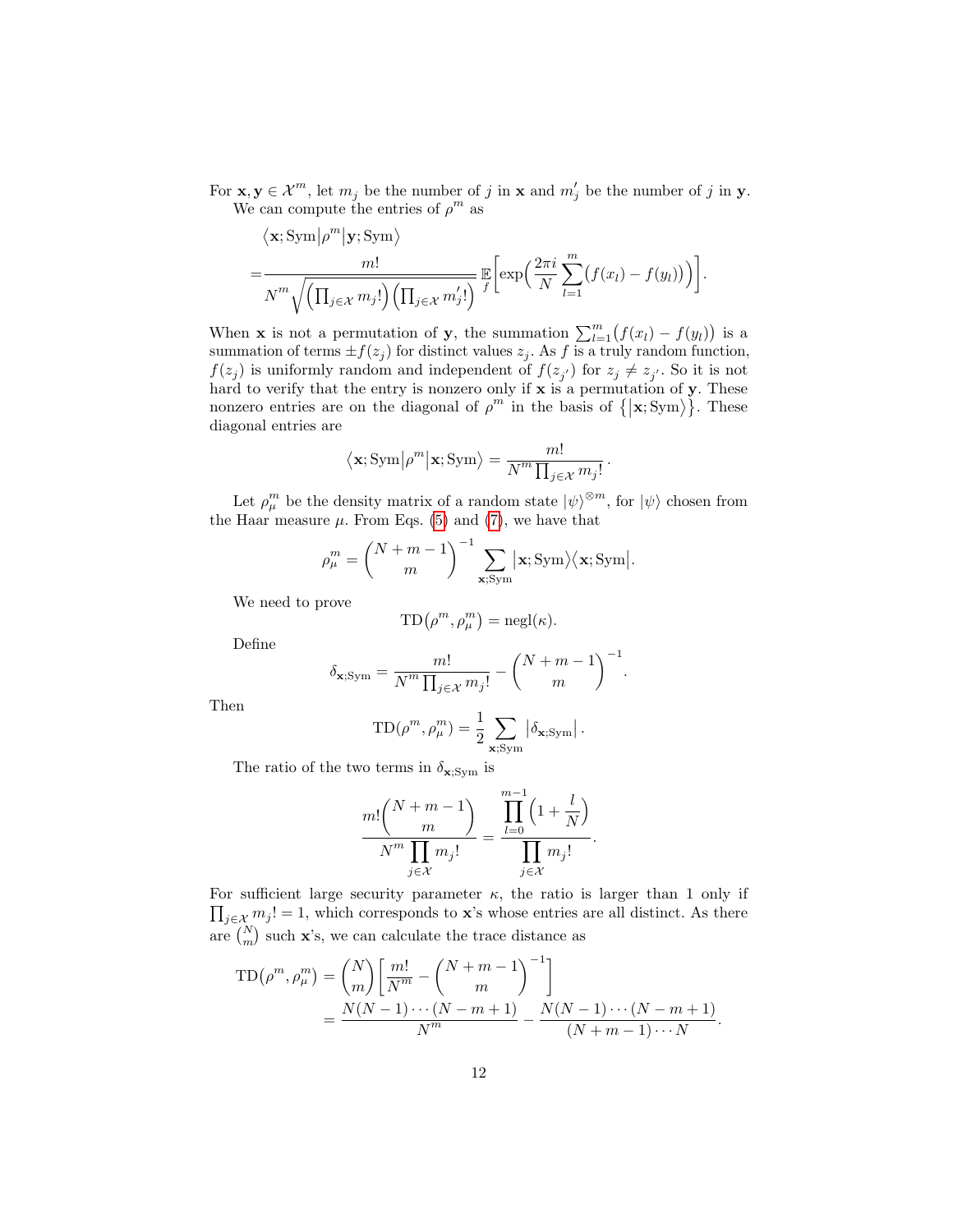As first term is less than 1 and is at least

$$
(1 - \frac{1}{N}) \cdots (1 - \frac{m-1}{N}) \ge 1 - \frac{1 + 2 + \cdots + (m-1)}{N}
$$

For our choices of  $m \in \text{poly}(\kappa)$  and  $N \in 2^{\text{poly}(\kappa)}$ , this term is  $1 - \text{negl}(\kappa)$  for sufficiently large security parameter  $\kappa$ . Similar analysis applies to the second term and this completes the proof.

#### 3.3 Comparison with Related Work

We remark that a similar family of states was considered in [\[1\]](#page-23-5) (Theorem 3). However, the size of the state family there depends on a parameter  $d$  which should be larger than the sum of the number of state copies and the number of queries. In our construction, the key space is fixed for a given security parameter, which may be advantageous for various applications.

We mention several other candidate constructions of PRS's and leave detailed analysis of them to future work. A construction closely related to the random phase states in Eq.  $(8)$  uses random  $\pm 1$  phases,

$$
|\phi_k\rangle = \frac{1}{\sqrt{N}} \sum_{x \in \mathcal{X}} (-1)^{\mathsf{PRF}_k(x)} |x\rangle.
$$

Intuitively, this family is less random than the random phase states in Eq. [\(8\)](#page-9-0) and the corresponding density matrix  $\rho^{m}$  has small off-diagonal entries, making the proof more challenging. The other family of candidate states on  $2n$  qubits takes the form

$$
|\phi_k\rangle = \frac{1}{\sqrt{N}} \text{PRP}_k \bigg[ \sum_{x \in \mathcal{X}} |x\rangle \otimes |0^n\rangle \bigg].
$$

In this construction, the state is an equal superposition of a random subset of size  $2^{n}$  of  $\{0,1\}^{2n}$  and PRP is any pseudorandom permutation over the set  $\{0,1\}^{2n}$ . We call this the *random subset states* construction.

Finally, we remark that under plausible cryptographic assumptions our PRS constructions can be implemented using shallow quantum circuits of polylogarithmic depth. To see this, note that there exist PRFs that can be computed in polylogarithmic depth [\[6\]](#page-23-12), which are based on lattice problems such as "learning with errors" (LWE) [\[53\]](#page-25-13), and are believed to be secure against quantum computers. These PRFs can be used directly in our PRS construction. (Alternatively, one can use low-depth PRFs that are constructed from more general assumptions, such as the existence of trapdoor one-way permutations [\[47\]](#page-25-12).)

This shows that PRS states can be prepared in surprisingly small depth, compared to quantum state t-designs, which generally require at least linear depth when  $t$  is a constant greater than 2, or polynomial depth when  $t$  grows polynomially with the number of qubits [\[4](#page-23-2)[,12](#page-23-3)[,44,](#page-25-6)[41\]](#page-25-7). (Note, however, that for  $t =$ 2, quantum state 2-designs can be generated in logarithmic depth [\[16\]](#page-24-6).) Moreover, PRS states are sufficient for many applications where high-order t-designs are used [\[52,](#page-25-10)[36\]](#page-25-11), provided that one only requires states to be computationally (not statistically) indistinguishable from Haar-random.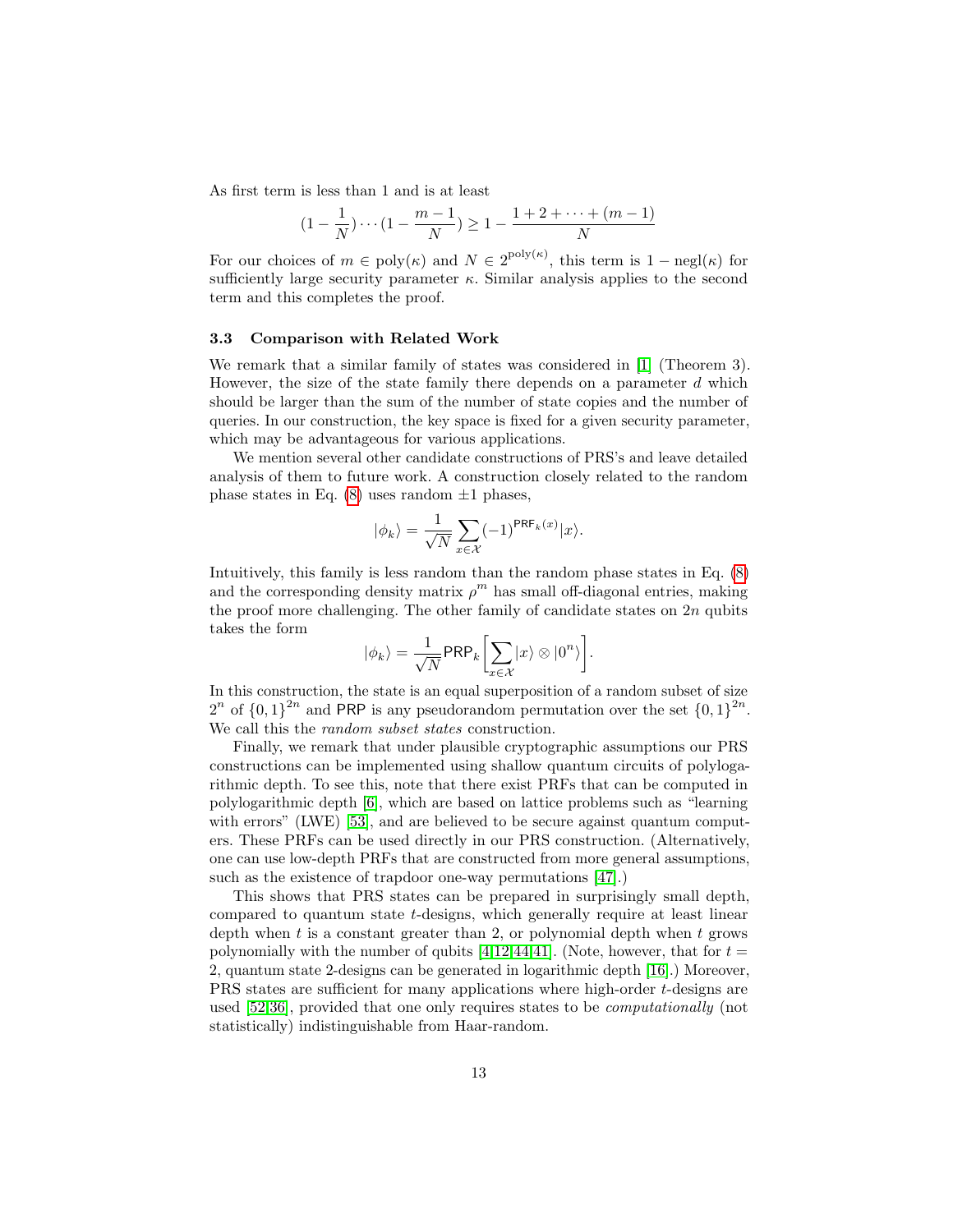# 4 Cryptographic No-cloning Theorem and Quantum Money

A fundamental fact in quantum information theory is that unknown or random quantum states cannot be cloned [\[63](#page-26-13)[,18,](#page-24-11)[61](#page-26-14)[,49](#page-25-14)[,51\]](#page-25-15). The main topic of this section is to investigate the cloning problem for pseudorandom states. As we will see, even though pseudorandom states can be efficiently generated, they do share the no-cloning property of generic quantum states.

Let  $\overline{\mathcal{H}}$  be the Hilbert space of dimension N and  $m < m'$  be two integers. The numbers  $N, m, m'$  depend implicitly on a security parameter  $\kappa$ . We will assume that N is exponential in  $\kappa$  and  $m \in \text{poly}(\kappa)$  in the following discussion.

We first recall the fact that for Haar random state  $|\psi\rangle \in S(H)$ , the success probability of producing  $m'$  copies of the state given m copies is negligibly small. Let C be a cloning channel that on input  $(|\psi\rangle \langle \psi|)^{\otimes m}$  tries to output a state that is close to  $(|\psi\rangle\langle\psi|)^{\otimes m'}$  for  $m' > m$ . The expected success probability of C is measured by

$$
\int \Bigl\langle \bigl(|\psi\rangle \langle \psi|\bigr)^{\otimes m'}, \mathcal{C}\bigl(\bigl(|\psi\rangle \langle \psi|\bigr)^{\otimes m}\bigr)\Bigr\rangle \, \mathrm{d}\mu(\psi).
$$

It is known that [\[61\]](#page-26-14), for all cloning channel  $\mathcal{C}$ , this success probability is bounded by

$$
\binom{N+m-1}{m}\Bigg/\binom{N+m'-1}{m'},
$$

which is negl( $\kappa$ ) for our choices of  $N, m, m'$ .

We establish a no-cloning theorem for PRS's which says that no efficient quantum cloning procedure exists for a general PRS. The theorem is called the cryptographic no-cloning theorem because of its deep roots in pseudorandomness in cryptography.

<span id="page-13-0"></span>Theorem 2 (Cryptographic No-cloning Theorem). For any PRS family  $\{\ket{\phi_k}\}_{k\in\mathcal{K}}$ ,  $m\in\mathrm{poly}(\kappa)$ ,  $m < m'$  and any polynomial-time quantum algorithm C, the success cloning probability

$$
\mathop{\mathbb{E}}_{k \in \mathcal{K}} \left\langle (|\phi_k\rangle \langle \phi_k|)^{\otimes m'}, \mathcal{C}\big((|\phi_k\rangle \langle \phi_k|)^{\otimes m}\big) \right\rangle = \mathrm{negl}(\kappa).
$$

Proof. Assume on the contrary that there is a polynomial-time quantum cloning algorithm C such that the success cloning probability of producing  $m + 1$  from m copies is  $\kappa^{-c}$  for some constant  $c > 0$ . We will construct a polynomial-time distinguisher  $D$  that violates the definition of PRS's. Distinguisher  $D$  will draw  $2m + 1$  copies of the state, call C on the first m copies, and perform the SWAP test on the output of C and the remaining  $m + 1$  copies. It is easy to see that D outputs 1 with probability  $(1 + \kappa^{-c})/2$  if the input is from PRS, while if the input is Haar random, it outputs 1 with probability  $(1 + \text{negl}(\kappa))/2$ . Since C is polynomial-time, it follows that  $D$  is also polynomial-time. This is a contradiction with the definition of PRS's and completes the proof.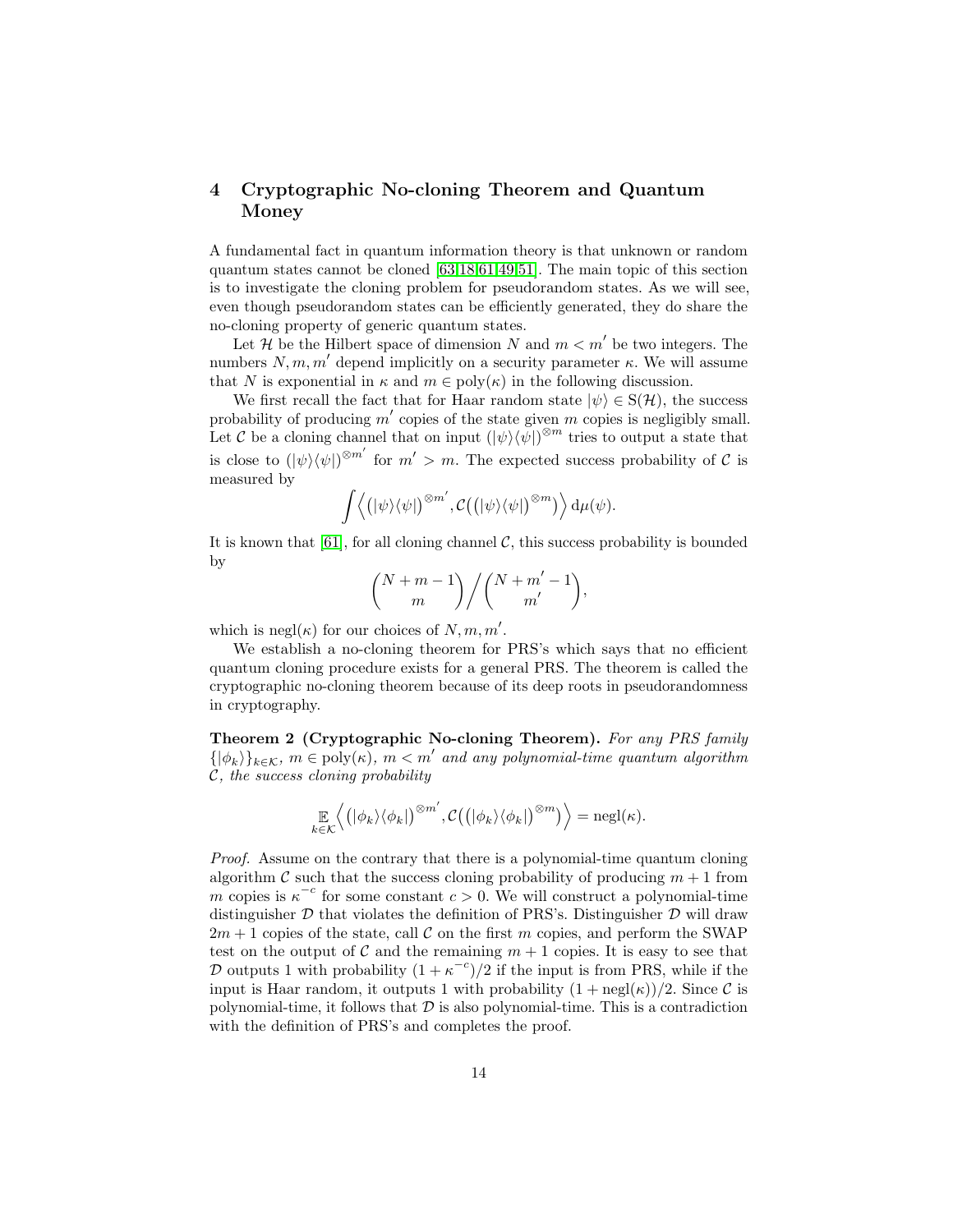### 4.1 A Strong Notion of PRS and Equivalence to PRS

In this section, we show that, somewhat surprisingly, PRS in fact implies a seemingly stronger notion, where indistinguishability needs to hold even if a distinguisher additionally has access to an oracle that reflects about the given state. There are at least a couple of motivations to consider an augmented notion. Firstly, unlike a classical string, a quantum state is inherently hidden. Give a quantum register prepared in some state (i.e., a physical system), we can only choose some observable to measure which just reveals partial information and will collapse the state in general. Therefore, it is meaningful to consider offering a distinguishing algorithm more information describing the given state, and the reflection oracle comes naturally. Secondly, this stronger notion is extremely useful in our application of quantum money schemes, and could be interesting elsewhere too.

More formally, for any state  $|\phi\rangle \in \mathcal{H}$ , define an oracle  $O_{\phi} := 1 - 2|\phi\rangle\langle\phi|$  that reflects about  $|\phi\rangle$ .

Definition 3 (Strongly Pseudorandom Quantum States). Let  $\mathcal H$  be a Hilbert space and  $K$  be the key space. H and  $K$  depend on the security parameter κ. A keyed family of quantum states  $\{|\phi_k\rangle \in S(H)\}_{k\in\mathcal{K}}$  is strongly pseudorandom, if the following two conditions hold:

- 1. (Efficient generation). There is a polynomial-time quantum algorithm G that generates state  $|\phi_k\rangle$  on input k. That is, for all  $k \in \mathcal{K}$ ,  $G(k) = |\phi_k\rangle$ .
- 2. (**Strong Pseudorandomness**). Any polynomially many copies of  $|\phi_k\rangle$  with the same random  $k \in \mathcal{K}$  is **computationally indistinguishable** from the same number of copies of a Haar random state. More precisely, for any efficient quantum oracle algorithm A and any  $m \in \text{poly}(\kappa)$ ,

$$
\left| \Pr_{k \leftarrow \mathcal{K}} \left[ \mathcal{A}^{O_{\phi_k}}(|\phi_k\rangle^{\otimes m}) = 1 \right] - \Pr_{|\psi\rangle \leftarrow \mu} \left[ \mathcal{A}^{O_\psi}(|\psi\rangle^{\otimes m}) = 1 \right] \right| = \text{negl}(\kappa),
$$

where  $\mu$  is the Haar measure on  $S(\mathcal{H})$ .

Note that since the distinguisher  $A$  is polynomial-time, the number of queries to the reflection oracle  $(O_{\phi_k}$  or  $O_{\psi})$  is also polynomially bounded.

We prove the advantage that a reflection oracle may give to a distinguisher is limited. In fact, standard PRS implies strong PRS, and hence they are equivalent.

<span id="page-14-0"></span>**Theorem 3.** A family of states  $\{|\phi_k\rangle\}_{k\in\mathcal{K}}$  is strongly pseudorandom if and only if it is (standard) pseudorandom.

Proof. Clearly a strong PRS is also a standard PRS by definition. It suffice to prove that any PRS is also strongly pseudorandom.

Suppose for contradiction that there is a distinguishing algorithm  $\mathcal A$  that breaks the strongly pseudorandom condition. Namely, there exists  $m \in \text{poly}(\kappa)$ and constant  $c > 0$  such that for sufficiently large  $\kappa$ ,

$$
\left| \Pr_{k \leftarrow \mathcal{K}} \left[ \mathcal{A}^{O_{\phi_k}}(|\phi_k\rangle^{\otimes m}) = 1 \right] - \Pr_{|\psi\rangle \leftarrow \mu} \left[ \mathcal{A}^{O_\psi}(|\psi\rangle^{\otimes m}) = 1 \right] \right| = \varepsilon(\kappa) \ge \kappa^{-c}.
$$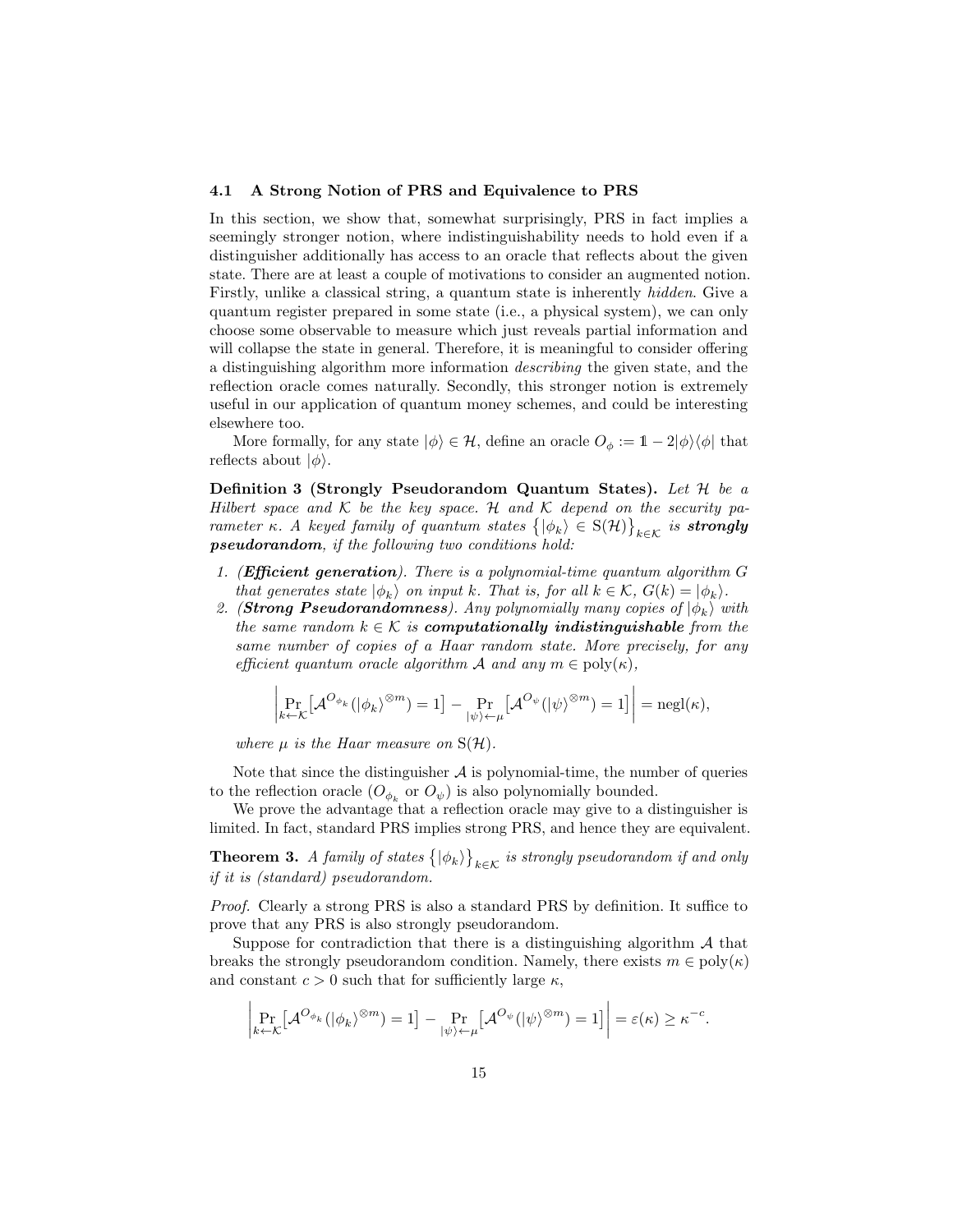We assume A makes  $q \in \text{poly}(\kappa)$  queries to the reflection oracle. Then, by Theorem [4,](#page-15-0) there is an algorithm  $\beta$  such that for any l

$$
\left|\Pr_{k\leftarrow\mathcal{K}}\left[\mathcal{A}^{O_{\phi_k}}(|\phi_k\rangle^{\otimes m})\right] - \Pr_{k\leftarrow\mathcal{K}}\left[\mathcal{B}(|\phi_k\rangle^{\otimes (m+l)})\right]\right| \leq \frac{2q}{\sqrt{l+1}},
$$

and

 $\overline{\phantom{a}}$  $\overline{\phantom{a}}$  $\overline{\phantom{a}}$  $\mid$ 

$$
\left|\Pr_{|\psi\rangle\leftarrow\mu}[\mathcal{A}^{O_\psi}(|\psi\rangle^{\otimes m})] - \Pr_{|\psi\rangle\leftarrow\mu}[\mathcal{B}(|\psi\rangle^{\otimes(m+l)})] \right| \leq \frac{2q}{\sqrt{l+1}}.
$$

By triangle inequality, we have

$$
\Pr_{k \leftarrow \mathcal{K}}\!\left[\mathcal{B}(|\phi_k\rangle^{\otimes (m+l)})\right] - \Pr_{|\psi\rangle \leftarrow \mu}\!\left[\mathcal{B}(|\psi\rangle^{\otimes (m+l)})\right]\right| \geq \kappa^{-c} - \frac{4q}{\sqrt{l+1}}.
$$

Choosing  $l = 64q^2 \kappa^{2c} \in \text{poly}(\kappa)$ , we have

$$
\left|\Pr_{k \leftarrow \mathcal{K}}\left[\mathcal{B}(|\phi_k\rangle^{\otimes (m+l)})\right] - \Pr_{|\psi\rangle \leftarrow \mu}\left[\mathcal{B}(|\psi\rangle^{\otimes (m+l)})\right]\right| \geq \kappa^{-c}/2,
$$

which is a contradiction with the definition of PRS for  $\{|\phi_k\rangle\}$ . Therefore, we conclude that PRS and strong PRS are equivalent.

We now show a technical ingredient that allows us to simulate the reflection oracle about a state by using multiple copies of the given state. This result is inspired by a similar theorem proved by Ambainis et al. [\[5,](#page-23-13) Lemma 42]. Our simulation applies the reflection about the standard symmetric subspace, as opposed to a reflection operation about a particular subspace in [\[5\]](#page-23-13), on the multiple copies of the given state, which we know how to implement efficiently.

<span id="page-15-0"></span>**Theorem 4.** Let  $|\psi\rangle \in \mathcal{H}$  be a quantum state. Define oracle  $O_{\psi} = 1 - 2|\psi\rangle\langle\psi|$ to be the reflection about  $|\psi\rangle$ . Let  $|\xi\rangle$  be a state not necessarily independent of  $|\psi\rangle$ . Let  $\mathcal{A}^{O_{\psi}}$  be an oracle algorithm that makes q queries to  $O_{\psi}$ . For any integer  $l > 0$ , there is a quantum algorithm B that makes no queries to  $O_{\psi}$  such that

$$
\mathrm{TD}\big(\mathcal{A}^{O_\psi}(|\xi\rangle),\mathcal{B}(|\psi\rangle^{\otimes l}\otimes|\xi\rangle)\big)\leq \frac{q\sqrt{2}}{\sqrt{l+1}}
$$

.

Moreover, the running time of  $\mathcal B$  is polynomial in that of  $\mathcal A$  and l.

*Proof.* Consider a quantum register T, initialized in the state  $|\Theta\rangle_T = |\psi\rangle^{\otimes l} \in \mathcal{H}^{\otimes l}$ . Let  $\Pi$  be the projection onto the symmetric subspace  $\vee^{l+1}$  H  $\subset \mathcal{H}^{\otimes (l+1)}$ , and let  $R = 1 - 2H$  be the reflection about the symmetric subspace.

Assume without loss of generality that algorithm  $A$  is unitary and only performs measurements at the end. We define algorithm  $\beta$  to be the same as A, except that when A queries  $O_{\psi}$  on register D, B applies the reflection R on the collection of quantum registers D and T. We first analyze the corresponding states after the first oracle call to  $O_{\psi}$  in algorithms A and B,

$$
|\Psi_A\rangle = O_{\psi} \big ( | \phi \rangle_{\mathsf{D}} \big) \otimes | \varTheta \rangle_{\mathsf{T}}, \quad | \Psi_B \rangle = R \big ( | \phi \rangle_{\mathsf{D}} \otimes | \varTheta \rangle_{\mathsf{T}} \big).
$$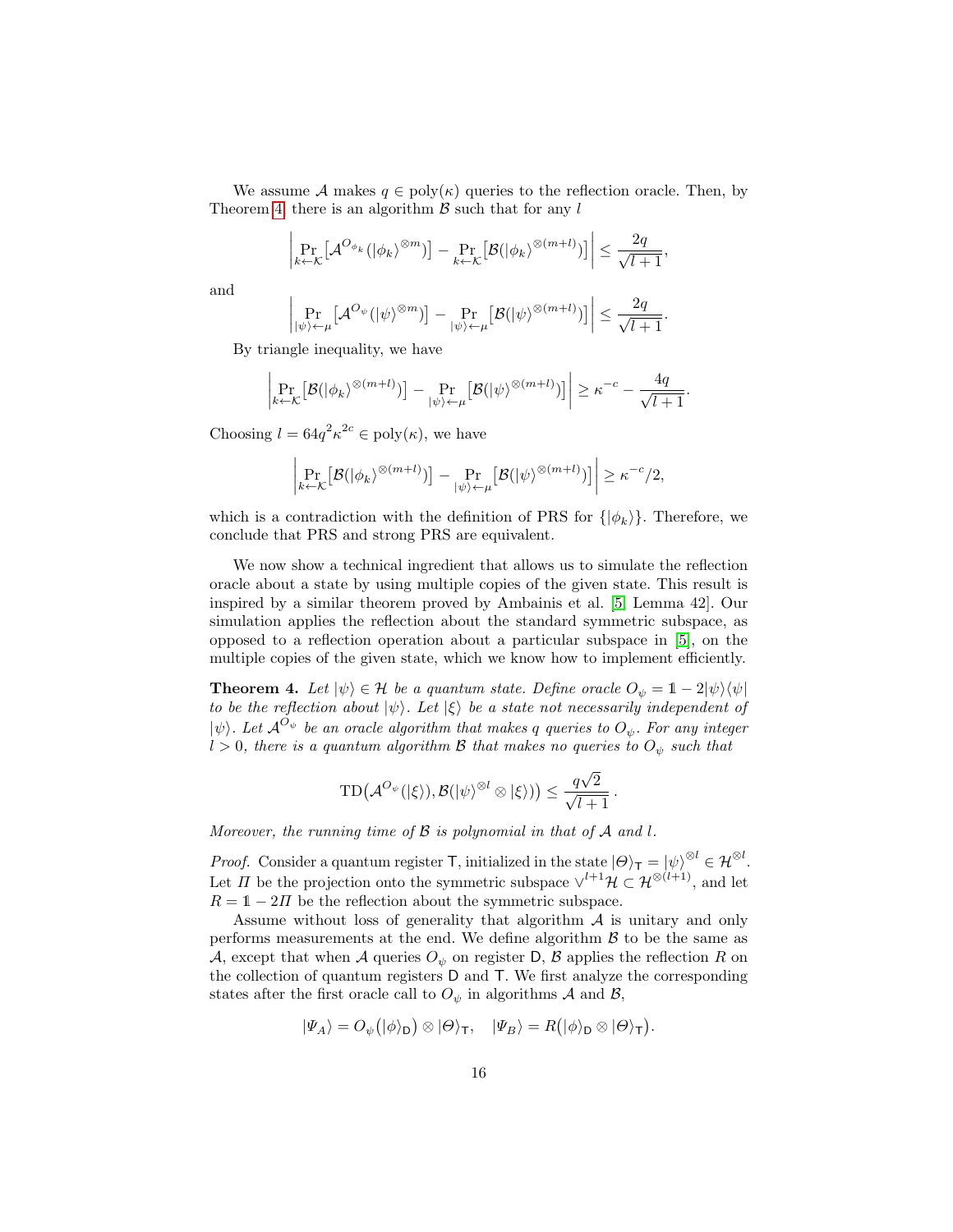For any two states  $|x\rangle, |y\rangle \in \mathcal{H}$ , we have

$$
(\langle x | \otimes \langle \Theta |) R(|y \rangle \otimes | \Theta \rangle) = \langle x | y \rangle - 2 \underset{\pi \in S_{l+1}}{\mathbb{E}} (\langle x | \otimes \langle \Theta |) W_{\pi} (|y \rangle \otimes | \Theta \rangle)
$$

$$
= \langle x | y \rangle - \frac{2}{l+1} \langle x | y \rangle - \frac{2l}{l+1} \langle x | \psi \rangle \langle \psi | y \rangle
$$

$$
= \frac{l-1}{l+1} \langle x | y \rangle - \frac{2l}{l+1} \langle x | \psi \rangle \langle \psi | y \rangle,
$$

where the first step uses the identity in Eq. [\(6\)](#page-7-1) and the second step follows by observing that the probability of a random  $\pi \in S_{l+1}$  mapping 1 to 1 is  $1/(l+1)$ . These calculations imply that,

$$
(\mathbb{1} \otimes \langle \Theta |) R(\mathbb{1} \otimes | \Theta \rangle) = \frac{l-1}{l+1} \mathbb{1} - \frac{2l}{l+1} |\psi\rangle \langle \psi |.
$$

We can compute the inner product of the two states  $|\varPsi_A\rangle$  and  $|\varPsi_B\rangle$  as

$$
\langle \Psi_A | \Psi_B \rangle = \text{tr}\left( \left( |\phi \rangle \otimes |\Theta \rangle \right) \left( \langle \phi | \otimes \langle \Theta | \right) (O_{\psi} \otimes \mathbb{1}) R \right)
$$
  
\n
$$
= \text{tr}\left( |\phi \rangle \langle \phi | O_{\psi} \left( \mathbb{1} \otimes \langle \Theta | \right) R \left( \mathbb{1} \otimes |\Theta \rangle \right) \right)
$$
  
\n
$$
= \text{tr}\left( |\phi \rangle \langle \phi | \left( \mathbb{1} - 2 | \psi \rangle \langle \psi | \right) \left( \frac{l-1}{l+1} \mathbb{1} - \frac{2l}{l+1} | \psi \rangle \langle \psi | \right) \right)
$$
  
\n
$$
= \frac{l-1}{l+1} + \frac{2l}{l+1} | \langle \phi | \psi \rangle |^2 - \frac{2(l-1)}{l+1} | \langle \phi | \psi \rangle |^2
$$
  
\n
$$
= \frac{l-1}{l+1} + \frac{2}{l+1} | \langle \phi | \psi \rangle |^2
$$
  
\n
$$
\geq 1 - \frac{2}{l+1}.
$$

This implies that

$$
\||\varPsi_A\rangle-|\varPsi_B\rangle\|\leq \frac{2}{\sqrt{l+1}}.
$$

Let  $|\Psi^q_A\rangle$  and  $|\Psi^q_B\rangle$  be the final states of algorithm  ${\cal A}$  and  ${\cal B}$  before measurement respectively. Then by induction on the number of queries, we have

$$
\||\varPsi_A^q\rangle-|\varPsi_B^q\rangle\|\leq \frac{2q}{\sqrt{l+1}}\,.
$$

This concludes the proof by noticing that

$$
TD(|\Psi_A^q\rangle,|\Psi_B^q\rangle) \le |||\Psi_A^q\rangle - |\Psi_B^q\rangle||.
$$

Finally, we show that if  $A$  is polynomial-time, then so is  $B$ . Based on the construction of  $\beta$ , it suffices to show that the reflection R is efficiently implementable for any polynomially large  $l$ . Here we use a result by Barenco et al.  $[8]$  which provides an efficient implementation for the projection  $\Pi$  onto  $\vee^{l+1}$ H. More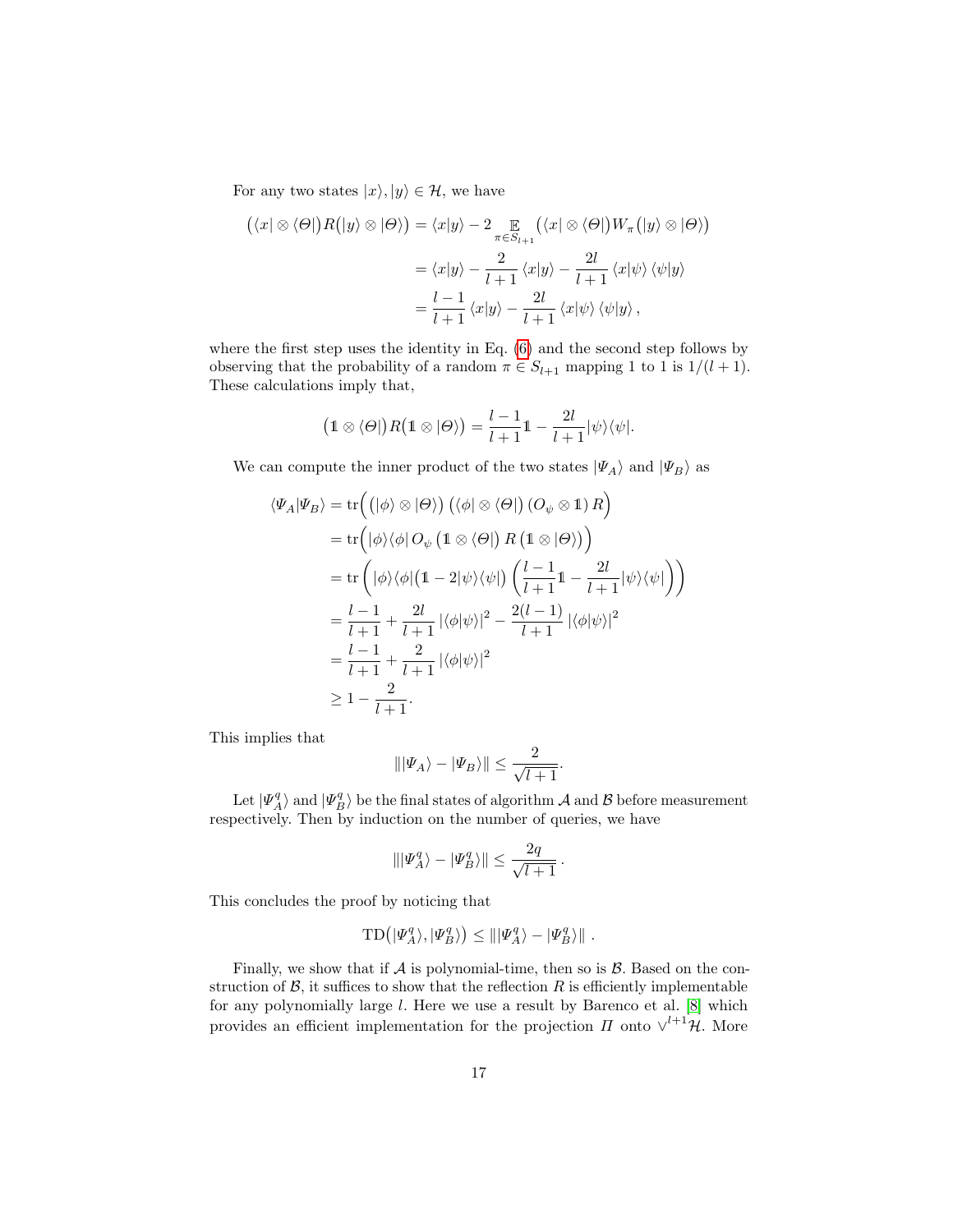precisely, they design a quantum circuit of size  $O(poly(l, log dim H))$  that implements a unitary U such that  $U|\phi\rangle = \sum_j |\xi_j\rangle |j\rangle$  on  $\mathcal{H}^{\otimes (l+1)} \otimes \mathcal{H}'$  for an auxiliary space H' of dimension  $O(l!)$ . Here  $|\xi_0\rangle = \Pi |\phi\rangle$  corresponds to the projection of  $|\phi\rangle$  on the symmetric subspace. With U, we can implement the reflection R as  $U^*SU$  where S is the unitary that introduces a minus sign conditioned on the second register being 0.

$$
S|\Psi\rangle|j\rangle = \begin{cases} -|\Psi\rangle|j\rangle & \text{if } j = 0, \\ |\Psi\rangle|j\rangle & \text{otherwise.} \end{cases}
$$

### 4.2 Quantum Money from PRS

Using Theorem [3,](#page-14-0) we can improve Theorem [2](#page-13-0) to the following version. The proof is omitted as it is very similar to that for Theorem [2](#page-13-0) and uses the complexitytheoretic no-cloning theorem [\[1,](#page-23-5)[2\]](#page-23-6) for Haar random states.

<span id="page-17-0"></span>Theorem 5 (Cryptographic no-cloning Theorem with Oracle). For any  $PRS\{\ket{\phi_k}\}_{k\in\mathcal{K}}$ ,  $m \in \text{poly}(\kappa)$ ,  $m < m'$  and any polynomial-time quantum query algorithm  $C$ , the success cloning probability

$$
\mathop{\mathbb{E}}_{k \in \mathcal{K}} \left\langle \left( |\phi_k\rangle \langle \phi_k| \right)^{\otimes m'}, \mathcal{C}^{O_{\phi_k}} \left( \left( |\phi_k\rangle \langle \phi_k| \right)^{\otimes m} \right) \right\rangle = \mathrm{negl}(\kappa).
$$

A direct application of this no-cloning theorem is that it gives rise to new constructions for private-key quantum money. As one of the earliest findings in quantum information [\[62,](#page-26-9)[9\]](#page-23-10), quantum money schemes have received revived interests in the past decade (see e.g.  $[1,40,43,21,22,3]$  $[1,40,43,21,22,3]$  $[1,40,43,21,22,3]$  $[1,40,43,21,22,3]$  $[1,40,43,21,22,3]$  $[1,40,43,21,22,3]$ ). First, we recall the definition of quantum money scheme adapted from [\[2\]](#page-23-6).

Definition 4 (Quantum Money Scheme). A private-key quantum money scheme  $S$  consists of three algorithms:

- KeyGen, which takes as input the security parameter  $1^{\kappa}$  and randomly samples a private key k.
- $-$  Bank, which takes as input the private key k and generates a quantum state  $|\$\rangle$  called a **banknote**.
- Ver, which takes as input the private key k and an alleged banknote  $|\zeta\rangle$ , and either accepts or rejects.

The money scheme S has **completeness error**  $\varepsilon$  if  $\text{Ver}(k, |\$\)$  accepts with probability at least  $1 - \varepsilon$  for all valid banknote  $|\$\rangle$ .

Let Count be the money counter that output the number of valid banknotes when given a collection of (possibly entangled) alleged banknotes  $|\mathbf{c}_1, \mathbf{c}_2, \dots, \mathbf{c}_r\rangle$ . Namely, Count will call Ver on each banknotes and return the number of times that Ver accepts. The money scheme S has soundness error  $\delta$  if for any polynomial-time counterfeiter C that maps q valid banknotes  $|\$_1\rangle,\ldots,|\$_q\rangle$  to r alleged banknotes  $|\zeta_1,\ldots,\zeta_r\rangle$  satisfies

$$
\Pr\big[\text{Count}\big(k, C(|\$_1\rangle,\ldots,|\$_q\rangle)\big) > q\big] \leq \delta.
$$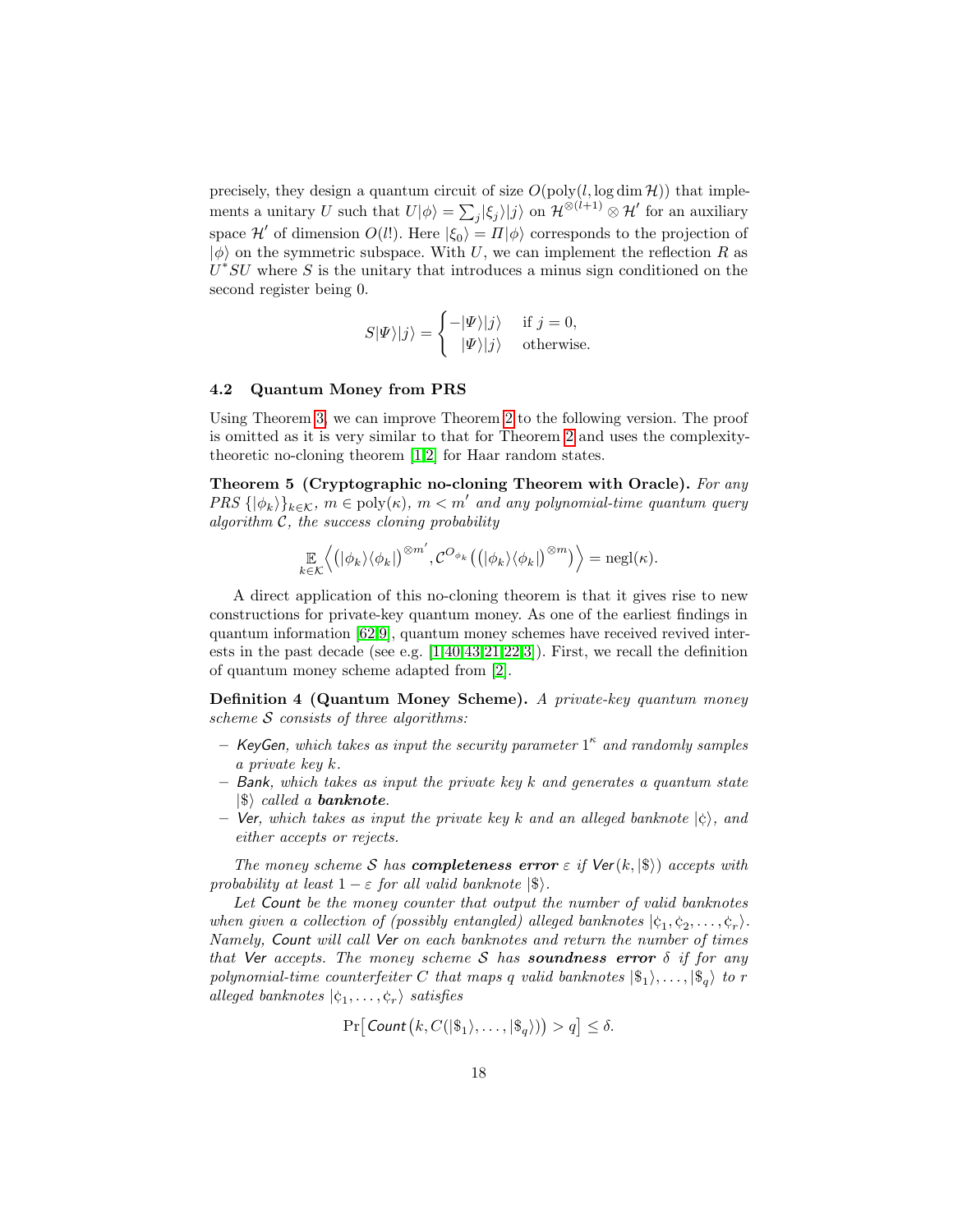The scheme S is secure if it has completeness error  $\leq 1/3$  and negligible soundness error.

For any PRS =  $\{ | \phi_k \rangle \}_{k \in \mathcal{K}}$  with key space  $\mathcal{K}$ , we can define a private-key quantum money scheme  $S_{PRS}$  as follows:

- KeyGen( $1^{\kappa}$ ) randomly outputs  $k \in \mathcal{K}$ .
- Bank(k) generates the banknote  $|\$\rangle = |\phi_k\rangle$ .
- $\textsf{Ver}(k, \rho)$  applies the projective measurement that accepts  $\rho$  with probability  $\langle \phi_k|\rho|\phi_k\rangle$ .

We remark that usually the money state  $|\$\rangle$  takes the form  $|\$\rangle = |s, \psi_s\rangle$  where the first register contains a classical serial number. Our scheme, however, does not require the use of the serial numbers. This simplification is brought to us by the strong requirement that any polynomial copies of  $|\phi_k\rangle$  are indistinguishable from Haar random states.

**Theorem 6.** The private-key quantum money scheme  $S_{PRS}$  is secure for all PRS.

*Proof.* It suffices to prove the soundness of  $S_{\text{PRS}}$  is negligible. Assume to the contrary that there is a counterfeiter  $C$  such that

$$
\Pr\left[\text{Count}\big(k, C(|\phi_k\rangle^{\otimes q})\big) > q\right] \ge \kappa^{-c}
$$

for some constant  $c > 0$  and sufficiently large  $\kappa$ . From the counterfeiter C, we will construct an oracle algorithm  $\mathcal{A}^{O_{\phi_k}}$  that maps q copies of  $|\phi_k\rangle$  to  $q+1$  copies with noticeable probability and this leads to a contradiction with Theorem [5.](#page-17-0)

The oracle algorithm  $A$  first runs  $C$  and implement the measurement

$$
\left\{ M^0 = 1 - |\phi_k\rangle\langle\phi_k|, M^1 = |\phi_k\rangle\langle\phi_k|\right\}
$$

on each copy of the money state  $C$  outputs. This measurement can be implemented by attaching an auxiliary qubit initialized in  $(|0\rangle + |1\rangle)/\sqrt{2}$  and call the reflection oracle ${\cal O}_{\phi}$  conditioned on the qubit being at 1 and performs the  $X$  measurement on this auxiliary qubit. This gives r-bit of outcome  $\mathbf{x} \in \{0,1\}^r$ . If x has Hamming weight at least  $q + 1$ , algorithm  $A$  outputs any  $q + 1$  registers that corresponds to outcome 1; otherwise, it outputs  $|0\rangle^{\otimes(q+1)}$ . By the construction of A, it succeeds in cloning  $q + 1$  money states from q copies with probability at least  $\kappa^{-c}$ .

Our security proof of the quantum money scheme is arguably simpler than that in [\[2\]](#page-23-6). In [\[2\]](#page-23-6), to prove their hidden subspace money scheme is secure, one needs to develop the so called inner-product adversary method to show the worst-case query complexity for the hidden subspace states and use a random selfreducible argument to establish the average-case query complexity. In our case, it follows almost directly from the cryptographic no-cloning theorem with oracles. The quantum money schemes derived from PRS's enjoy many nice features of the hidden subspace scheme. Most importantly, they are also query-secure [\[2\]](#page-23-6),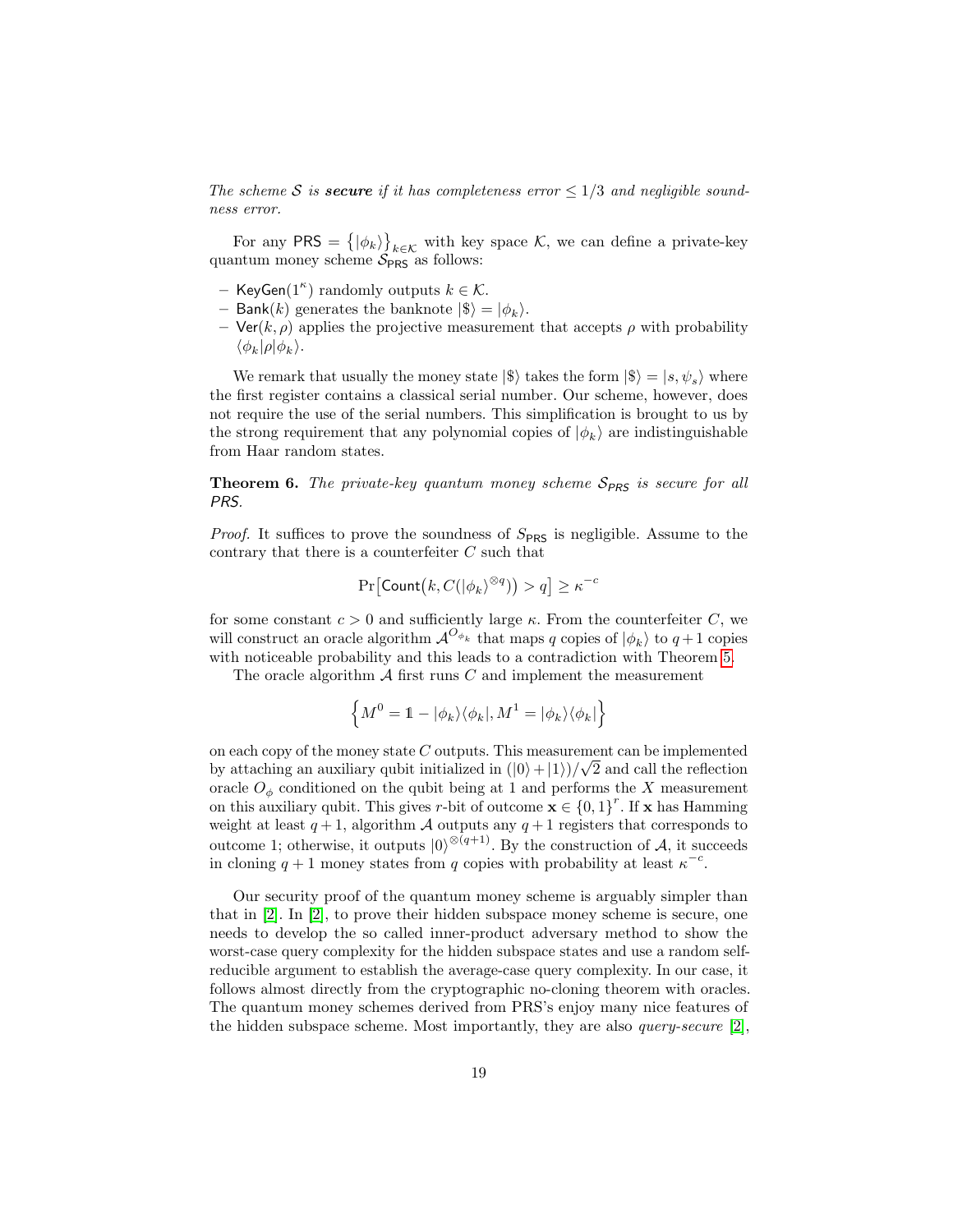meaning that the bank can simply return the money state back to the user after verification.

It is also interesting to point out that quantum money states are not necessarily pseudorandom states. The hidden subspace state [\[2\]](#page-23-6), for example, do not satisfy our definition of PRS as one can measure polynomially many copies of the state in the computational basis and recover a basis for the hidden subspace with high probability.

### 5 Entanglement of Pseudorandom Quantum States

In this section, we study the entanglement property of pseudorandom quantum states. Our result shows that any PRS consists of states that have high entanglement on average.

The entanglement property of a bipartite pure quantum state is well understood and is completely determined by the Schmidt coefficients of a bipartite state (see e.g. [\[32\]](#page-24-14)). Any state  $|\psi\rangle \in \mathcal{H}_A \otimes \mathcal{H}_B$  on system A and B can be written as

$$
|\psi\rangle = \sum_{j=1}^{R} \sqrt{\lambda_j} | \psi_A^j \rangle \otimes | \psi_B^j \rangle,
$$

where  $\lambda_j > 0$  for all  $1 \leq j \leq R$  and the states  $|\psi_A^j\rangle$  (and  $|\psi_B^j\rangle$ ) form a set of orthonormal states on  $A$  (and  $B$  respectively). Here, the positive real numbers  $\lambda_j$ 's are the Schmidt coefficients and R is the Schmidt rank of state  $|\psi\rangle$ . Let  $\rho_A$  be the reduced density matrix of  $|\psi\rangle$  on system A, then  $\lambda_j$  is the nonzero eigenvalues of  $\rho_A$ . Entanglement can be measured by the Schmidt rank R or entropy-like quantities derived from the Schmidt coefficients. We consider the quantum  $\alpha$ -Rényi entropy of  $\rho_A$ 

$$
S_{\alpha}(\rho_A):=\frac{1}{1-\alpha}\log\biggl(\sum_{j=1}^R\lambda_j^{\alpha}\biggr).
$$

When  $\alpha \to 1$ ,  $S_{\alpha}$  coincides with the von Neumann entropy of  $\rho_A$ 

$$
S(\rho_A) = -\sum_{j=1}^R \lambda_j \log \lambda_j.
$$

When  $\alpha \to \infty$ ,  $S_{\alpha}$  coincides with the quantum min entropy of  $\rho_A$ 

$$
S_{\min}(\rho_A) = -\log \|\rho_A\| = -\log \lambda_{\max},
$$

where  $\lambda_{\text{max}}$  is the largest eigenvalue of  $\rho_A$ . For  $\alpha = 2$ , the entropy  $S_2$  is the quantum analogue of the collision entropy.

For Haar random state  $|\psi\rangle \sim \mu(\mathcal{H}_A \otimes \mathcal{H}_B)$  where the dimensions of  $\mathcal{H}_A$  and  $\mathcal{H}_B$  are  $d_A$  and  $d_B$  respectively, the Page conjecture [\[50\]](#page-25-17) proved in [\[23](#page-24-15)[,55,](#page-26-15)[56\]](#page-26-16) states that for  $d_A \leq d_B$ , the average entanglement entropy is explicitly given as

$$
\mathbb{E} S(\rho_A) = \frac{1}{\ln 2} \left[ \left( \sum_{j=d_B+1}^{d_A d_B} \frac{1}{j} \right) - \frac{d_B - 1}{2d_A} \right] > \log d_A - O(1).
$$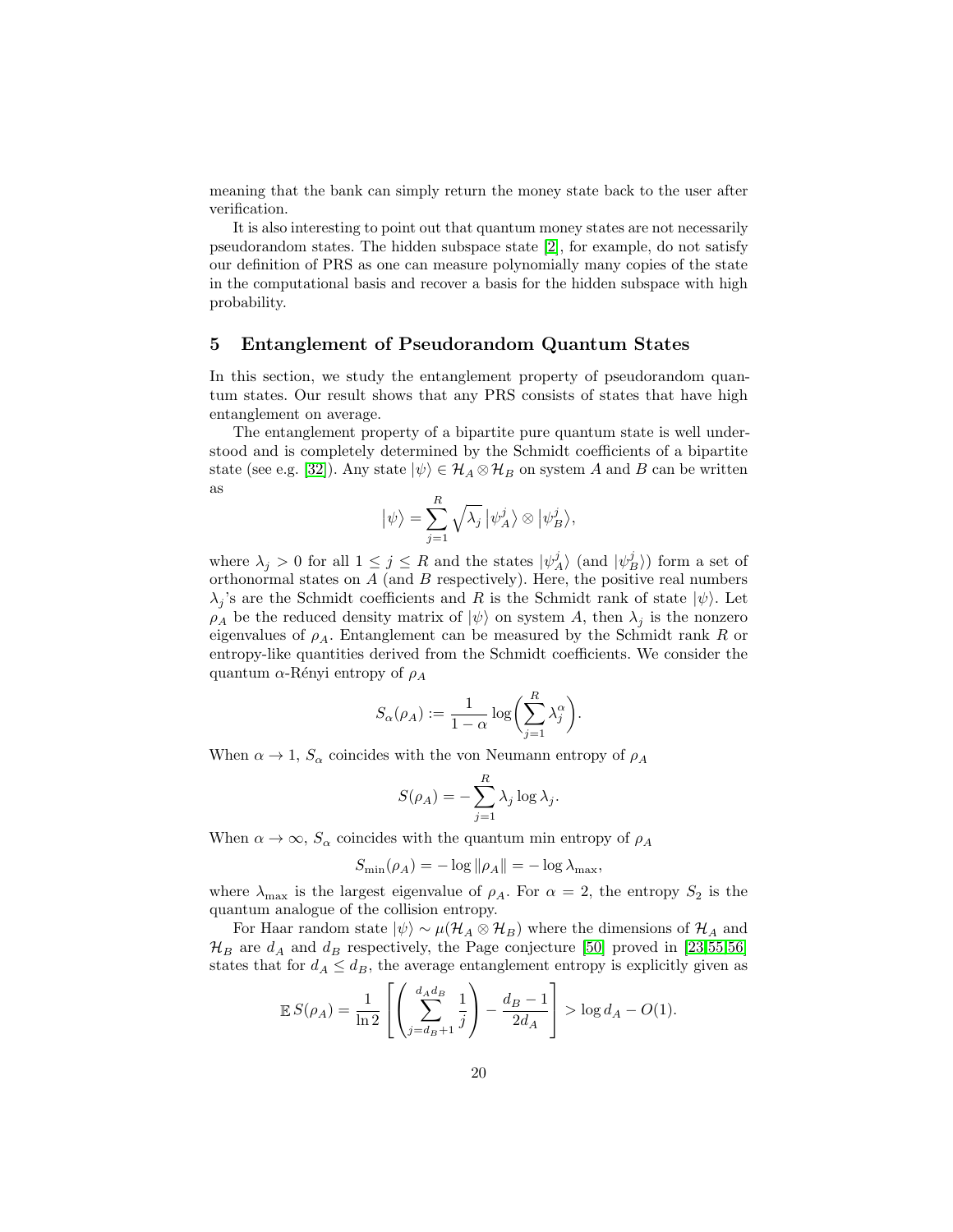That is, the Haar random states are highly entangled on average and, in fact, a typical Haar random state is almost maximumly entangled. A more detailed discussion on this phenomena is give in [\[29](#page-24-16)[,35\]](#page-25-18). The following theorem and its corollary tell us that pseudorandom states are also entangled on average though the quantitative bound is much weaker.

**Theorem 7.** Let  $\{|\phi_k\rangle\}_{k\in\mathcal{K}}$  be a family of PRS with security parameter  $\kappa$ . Consider partitions of the state  $|\phi_k\rangle$  into systems A and B consisting of  $n_A$  and  $n_B$ qubits each where both  $n_A$  and  $n_B$  are polynomial in the security parameter. Let  $\rho_k$  be the reduced density matrix on system A. Then,

$$
\mathop{\mathbb{E}}_k \text{tr}(\rho_k^2) = \text{negl}(\kappa).
$$

Proof. Assume to the contrary that

$$
\mathop{\mathbb{E}}_k \operatorname{tr}(\rho_k^2) \ge \kappa^{-c}
$$

for some constant  $c > 0$  and sufficiently large  $\kappa$ . We will construct a distinguisher A that tells the family of state  $\{|\phi_k\rangle\}$  apart from the Haar random states.

Consider the SWAP test performed on the system A of two copies of  $|\phi_k\rangle$ . The test accepts with probability

$$
\frac{1+\text{tr}(\rho_k^2)}{2}.
$$

Let distinguisher  $A$  be the above SWAP test, we have

$$
\left| \Pr_{k \leftarrow \mathcal{K}} \left[ \mathcal{A}(|\phi_k\rangle^{\otimes 2}) = 1 \right] - \Pr_{|\psi\rangle \leftarrow \mu} \left[ \mathcal{A}(|\psi\rangle^{\otimes 2}) = 1 \right] \right|
$$
  
=  $\frac{1}{2} \left| \mathop{\mathbb{E}}_{k} \text{tr}(\rho_k^2) - \mathop{\mathbb{E}}_{\mu} \text{tr}(\rho_{\psi}^2) \right| \ge \kappa^{-c}/4,$ 

for sufficiently large  $\kappa$ . The last step follows by a formula of Lubkin [\[37\]](#page-25-19)

$$
\mathop{\mathbb{E}}_{|\psi\rangle \leftarrow \mu} \text{tr}(\rho_{\psi}^{2}) = \frac{d_{A} + d_{B}}{d_{A}d_{B} + 1} = \frac{2^{n_{A}} + 2^{n_{B}}}{2^{n_{A} + n_{B}} + 1} = \text{negl}(\kappa).
$$

Corollary 1. Let  $\{\ket{\phi_k}\}_{k\in\mathcal{K}}$  be a family of PRS with security parameter  $\kappa$ . Consider partitions of the state  $|\phi_k\rangle$  into systems A and B consisting of  $n_A$  and  $n_B$  qubits each where both  $n_A$  and  $n_B$  are polynomial in the security parameter. We have

- 1. Let  $R_k$  be the Schmidt rank of state  $|\phi_k\rangle$  under the A, B partition, then  $\mathbb{E}_k R_k \geq \kappa^c$  for all constant  $c > 0$  and sufficiently large  $\kappa$ .
- 2.  $\mathbb{E}_k S_{\min}(\rho_k) = \omega(\log \kappa)$  and  $\mathbb{E}_k S(\rho_k) = \omega(\log \kappa)$ .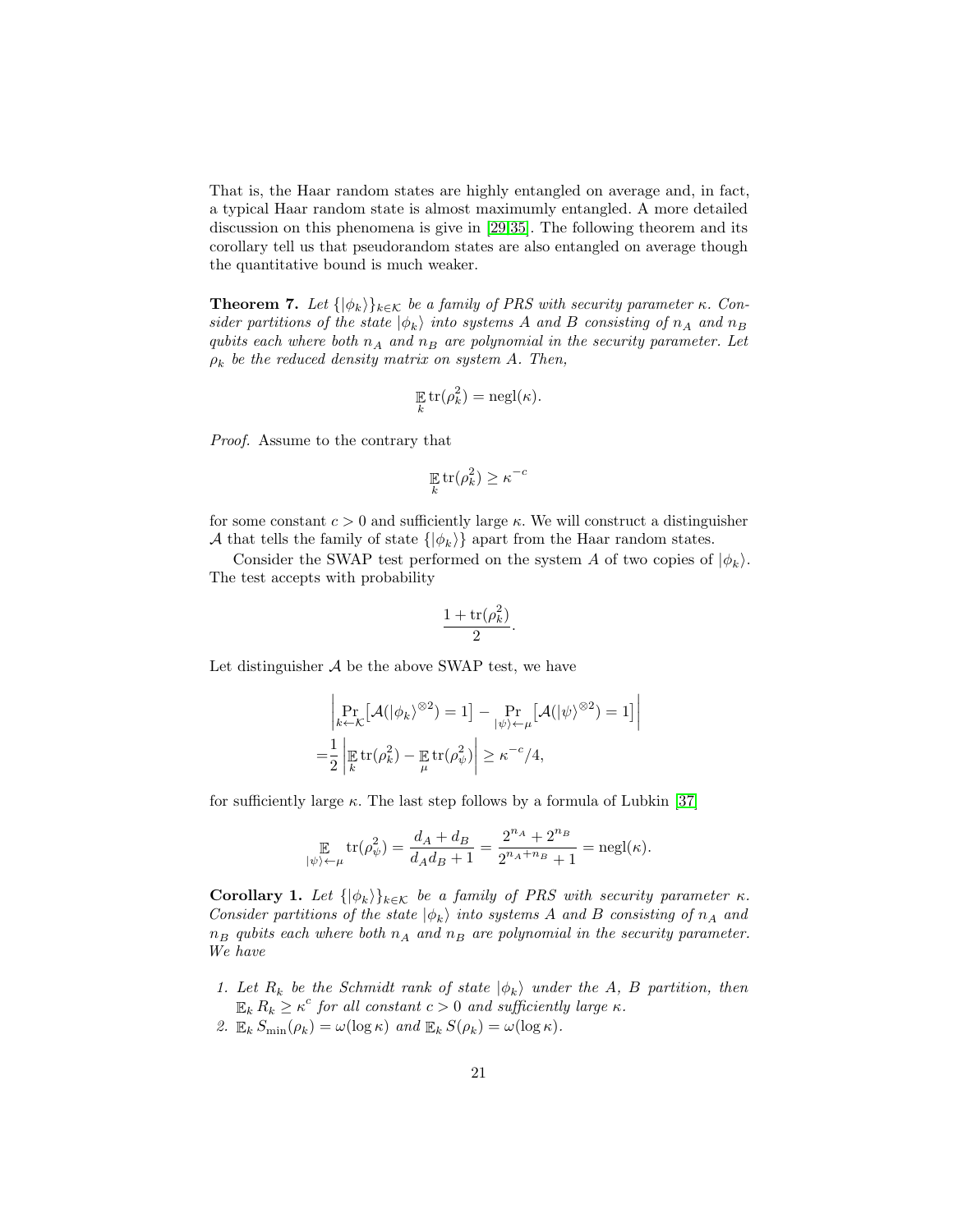Proof. The first item follows from the fact that

$$
\operatorname{tr}(\rho_k^2) \ge \frac{1}{R_k}.
$$

where  $R_k$  is the Schmidt rank of state  $|\phi_k\rangle$ . The second item for the min entropy follows by Jensen's inequality and

$$
\operatorname{tr}(\rho_k^2) \ge \lambda_{\max}^2.
$$

Finally, the bound on the expected entanglement entropy follows by the fact that min entropy is the smallest  $\alpha$ -Rényi entropy for all  $\alpha > 0$ .

# 6 Pseudorandom Unitary Operators (PRUs)

### 6.1 Definitions

Our notion of pseudorandom states readily extends to distributions over unitary operators. Let H be a Hilbert space and let K a key space, both of which depend on a security parameter  $\kappa$ . Let  $\mu$  be the Haar measure on the unitary group  $U(\mathcal{H})$ .

**Definition 5.** A family of unitary operators  $\{U_k \in U(\mathcal{H})\}_{k \in \mathcal{K}}$  is **pseudoran**dom, if two conditions hold:

- 1. (**Efficient computation**) There is an efficient quantum algorithm  $Q$ , such that for all k and any  $|\psi\rangle \in S(H)$ ,  $Q(k, |\psi\rangle) = U_k |\psi\rangle$ .
- 2. (Pseudorandomness)  $U_k$  with a random key k is computationally indistinguishable from a Haar random unitary operator. More precisely, for any efficient quantum algorithm  $A$  that makes at most polynomially many queries to the oracle,

$$
\left| \Pr_{k \leftarrow \mathcal{K}} \left[ \mathcal{A}^{U_k}(1^{\kappa}) = 1 \right] - \Pr_{U \leftarrow \mu} \left[ \mathcal{A}^U(1^{\kappa}) = 1 \right] \right| = \text{negl}(\kappa).
$$

The extensive literature on approximation of Haar randomness on unitary groups concerns with unitary designs [\[19,](#page-24-17)[12\]](#page-23-3), which are statistical approximations to the Haar random distribution up to a fixed t-th moment. Our notion of pseudorandom unitary operators in terms of computational indistinguishability, in addition to independent interest, supplements and could substitute for unitary designs in various applications.

### 6.2 Candidate constructions

Clearly, given a pseudorandom unitary family  $\{U_k\}$ , it immediately gives pseudorandom states as well (e.g.,  $\{U_k|0\rangle\}$ ). On the other hand, our techniques for constructing pseudorandom states can be extended to give candidate constructions for pseudorandom unitary operators (PRUs) in the following way. Let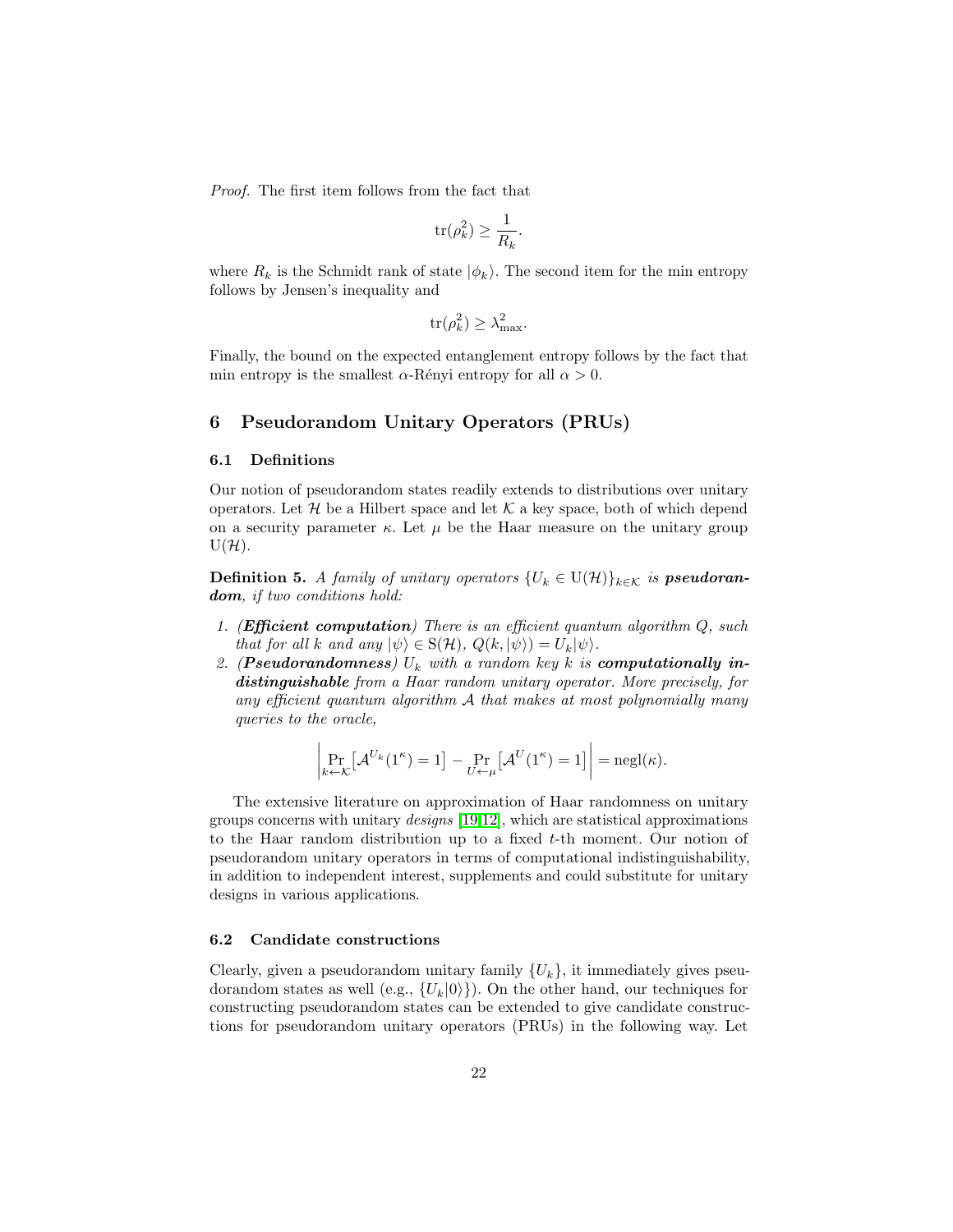$\mathcal{H} = (\mathbb{C}^2)^{\otimes n}$ . Assume we have a pseudorandom function PRF :  $\mathcal{K} \times \mathcal{X} \to \mathcal{X}$ , with domain  $\mathcal{X} = \{0, 1, 2, \ldots, N-1\}$  and  $N = 2<sup>n</sup>$ . Using the phase kick-back technique, we can implement the unitary transformation  $T_k \in U(\mathcal{H})$  that maps

$$
T_k: |x\rangle \mapsto \omega_N^{\text{PRF}_k(x)}|x\rangle, \quad \omega_N = \exp(2\pi i/N). \tag{9}
$$

Our pseudorandom states were given by  $|\phi_k\rangle = T_k H^{\otimes n} |0\rangle$ , where  $H^{\otimes n}$  denotes the n-qubit Hadamard transform. We conjecture that by repeating the operation  $T_k H^{\otimes n}$  a constant number of times (with different keys k), we get a PRU. This is resembles the construction of unitary t-designs in [\[45,](#page-25-5)[44\]](#page-25-6).

Alternatively, one can give a candidate construction for PRUs based on pseudorandom permutations (PRPs) as follows. First, let  $\mathsf{PRP}_k$  be a pseudorandom permutation (with key  $k \in \mathcal{K}$ ) acting on  $\{0,1\}^n$ , and suppose we have efficient quantum circuits that compute the permutation  $P_k : |x\rangle |y\rangle \mapsto |x\rangle |y \oplus \text{PRP}_k(x)\rangle$ as well as its inverse  $R_k : |x\rangle |y\rangle \mapsto |x\rangle |y \oplus \text{PRP}_k^{-1}(x)\rangle$  (where  $\oplus$  denotes the bitwise xor operation). Then we can compute the permutation in-place by applying the following sequence of operations:

$$
|x\rangle|0\rangle \xrightarrow{P_k} |x\rangle|\text{PRP}_k(x)\rangle
$$
  
\n
$$
\xrightarrow{SWAP} |\text{PRP}_k(x)\rangle|x\rangle
$$
  
\n
$$
\xrightarrow{R_k} |\text{PRP}_k(x)\rangle|0\rangle.
$$
 (10)

For simplicity, let us denote this operation by  $S_k : \langle x \rangle \mapsto |\text{PRP}_k(x)\rangle$  (ignoring the second register, which stays in the state  $|0\rangle$ ). Now we can consider repeating the operation  $S_k H^{\otimes n}$  several times (with different keys k), as a candidate for a PRU. Note that this resembles the construction of unitary t-designs in [\[27\]](#page-24-5).

It is an interesting challenge to prove that these constructions actually yield PRUs. For the special case of non-adaptive adversaries, one could try to use the proof techniques of  $[27,45,44]$  $[27,45,44]$  $[27,45,44]$  for unitary t-designs. For the general case, where the adversary can make adaptive queries to the pseudorandom unitary, new proof techniques seem to be needed. Finally, we can consider combining all of these ingredients (the pseudorandom operations  $S_k$  and  $T_k$ , and the Hadamard transform) to try to obtain more efficient constructions of PRUs.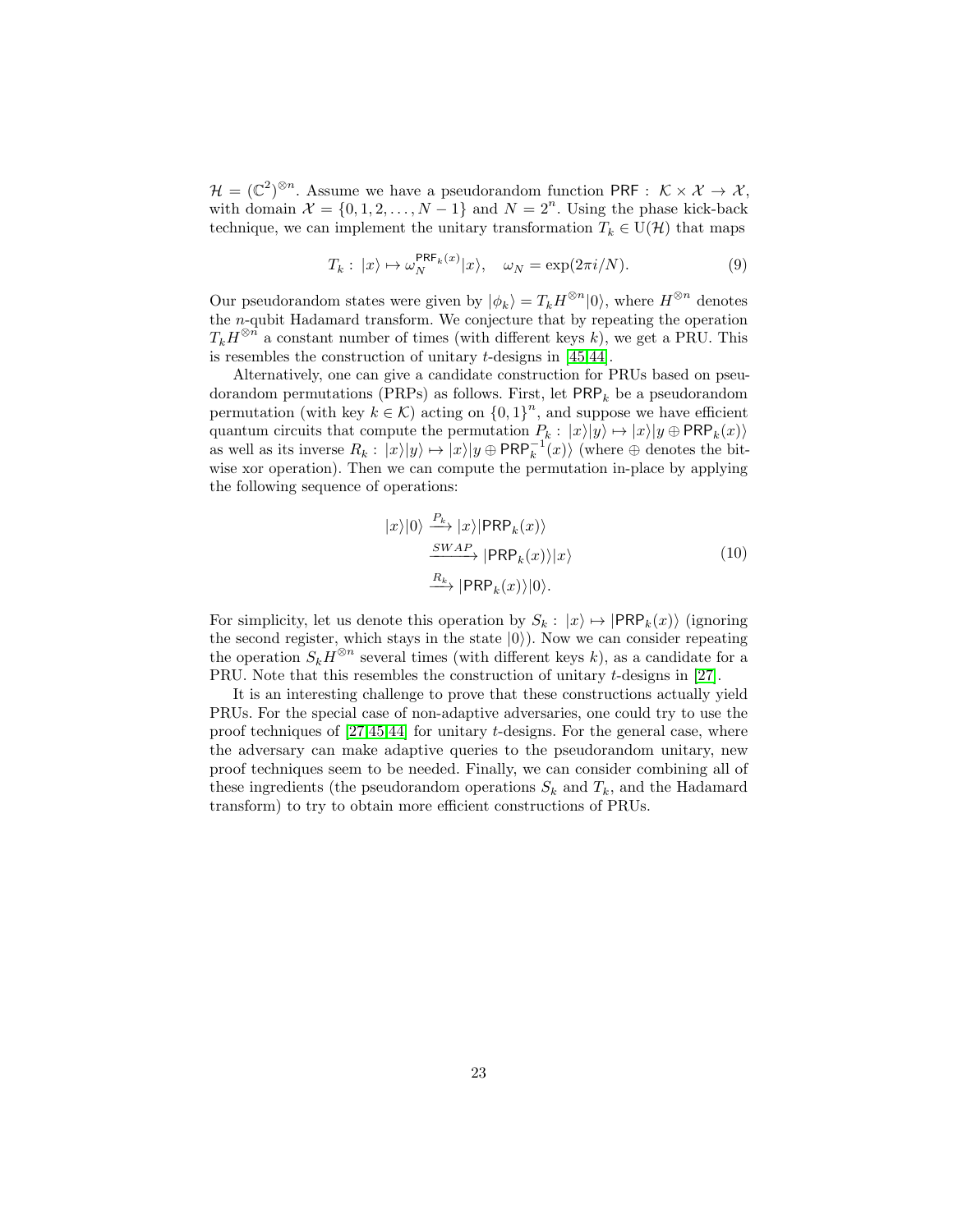### References

- <span id="page-23-5"></span>1. Aaronson, S.: Quantum copy-protection and quantum money. In: Proceedings of the Twenty-Fourth Annual IEEE Conference on Computational Complexity (CCC'09). pp. 229–242. IEEE Computer Society (2009), [http://dx.doi.org/10.1109/CCC.](http://dx.doi.org/10.1109/CCC.2009.42) [2009.42](http://dx.doi.org/10.1109/CCC.2009.42)
- <span id="page-23-6"></span>2. Aaronson, S., Christiano, P.: Quantum money from hidden subspaces. In: Proceedings of the Forty-fourth Annual ACM Symposium on Theory of Computing. pp. 41–60. STOC '12, ACM, New York, NY, USA (2012), [http://doi.acm.org/10.](http://doi.acm.org/10.1145/2213977.2213983) [1145/2213977.2213983](http://doi.acm.org/10.1145/2213977.2213983)
- <span id="page-23-7"></span>3. Aaronson, S., Farhi, E., Gosset, D., Hassidim, A., Kelner, J., Lutomirski, A.: Quantum money. Commun. ACM 55(8), 84–92 (Aug 2012), [http://doi.acm.org/](http://doi.acm.org/10.1145/2240236.2240258) [10.1145/2240236.2240258](http://doi.acm.org/10.1145/2240236.2240258)
- <span id="page-23-2"></span>4. Ambainis, A., Emerson, J.: Quantum t-designs: t-wise Independence in the Quantum World. In: Proceedings of the Twenty-Second Annual IEEE Conference on Computational Complexity (CCC'07). pp. 129–140 (June 2007)
- <span id="page-23-13"></span>5. Ambainis, A., Rosmanis, A., Unruh, D.: Quantum attacks on classical proof systems: The hardness of quantum rewinding. In: Proceedings of the 2014 IEEE 55th Annual Symposium on Foundations of Computer Science. pp. 474–483. IEEE Computer Society (2014), <http://dx.doi.org/10.1109/FOCS.2014.57>, full version at <https://arxiv.org/abs/1404.6898>
- <span id="page-23-12"></span>6. Banerjee, A., Peikert, C., Rosen, A.: Pseudorandom functions and lattices. In: Advances in Cryptology–Eurocrypt 2012. pp. 719–737. Springer-Verlag (2012), [http://dx.doi.org/10.1007/978-3-642-29011-4\\_42](http://dx.doi.org/10.1007/978-3-642-29011-4_42)
- <span id="page-23-11"></span>7. Barak, B., Shaltiel, R., Wigderson, A.: Computational analogues of entropy. In: Arora, S., Jansen, K., Rolim, J.D.P., Sahai, A. (eds.) Approximation, Randomization, and Combinatorial Optimization.. Algorithms and Techniques. pp. 200–215. Springer Berlin Heidelberg, Berlin, Heidelberg (2003)
- <span id="page-23-14"></span>8. Barenco, A., Berthiaume, A., Deutsch, D., Ekert, A., Jozsa, R., Macchiavello, C.: Stabilization of quantum computations by symmetrization. SIAM Journal on Computing 26(5), 1541–1557 (1997), <https://doi.org/10.1137/S0097539796302452>
- <span id="page-23-10"></span>9. Bennett, C.H., Brassard, G., Breidbart, S., Wiesner, S.: Quantum Cryptography, or Unforgeable Subway Tokens, pp. 267–275. Springer, Boston, MA (1983)
- <span id="page-23-0"></span>10. Blum, M., Micali, S.: How to Generate Cryptographically Strong Sequences of Pseudorandom Bits. SIAM Journal on Computing 13(4), 850–864 (1984), [https:](https://doi.org/10.1137/0213053) [//doi.org/10.1137/0213053](https://doi.org/10.1137/0213053)
- <span id="page-23-4"></span>11. Brandão, F.G.S.L., Harrow, A.W., Horodecki, M.: Efficient quantum pseudorandomness. Phys. Rev. Lett. 116, 170502 (Apr 2016), [https://link.aps.org/doi/](https://link.aps.org/doi/10.1103/PhysRevLett.116.170502) [10.1103/PhysRevLett.116.170502](https://link.aps.org/doi/10.1103/PhysRevLett.116.170502)
- <span id="page-23-3"></span>12. Brandão, F.G.S.L., Harrow, A.W., Horodecki, M.: Local random quantum circuits are approximate polynomial-designs. Communications in Mathematical Physics 346(2), 397–434 (Sep 2016), <https://doi.org/10.1007/s00220-016-2706-8>
- <span id="page-23-8"></span>13. Bremner, M.J., Mora, C., Winter, A.: Are random pure states useful for quantum computation? Phys. Rev. Lett. 102, 190502 (May 2009), [https://link.aps.org/](https://link.aps.org/doi/10.1103/PhysRevLett.102.190502) [doi/10.1103/PhysRevLett.102.190502](https://link.aps.org/doi/10.1103/PhysRevLett.102.190502)
- <span id="page-23-9"></span>14. Chen, Y.H., Chung, K.M., Lai, C.Y., Vadhan, S.P., Wu, X.: Computational notions of quantum min-entropy. arXiv:1704.07309 (2017)
- <span id="page-23-1"></span>15. Chung, K.M., Shi, Y., Wu, X.: Physical randomness extractors: generating random numbers with minimal assumptions. arXiv preprint arXiv:1402.4797 (2014)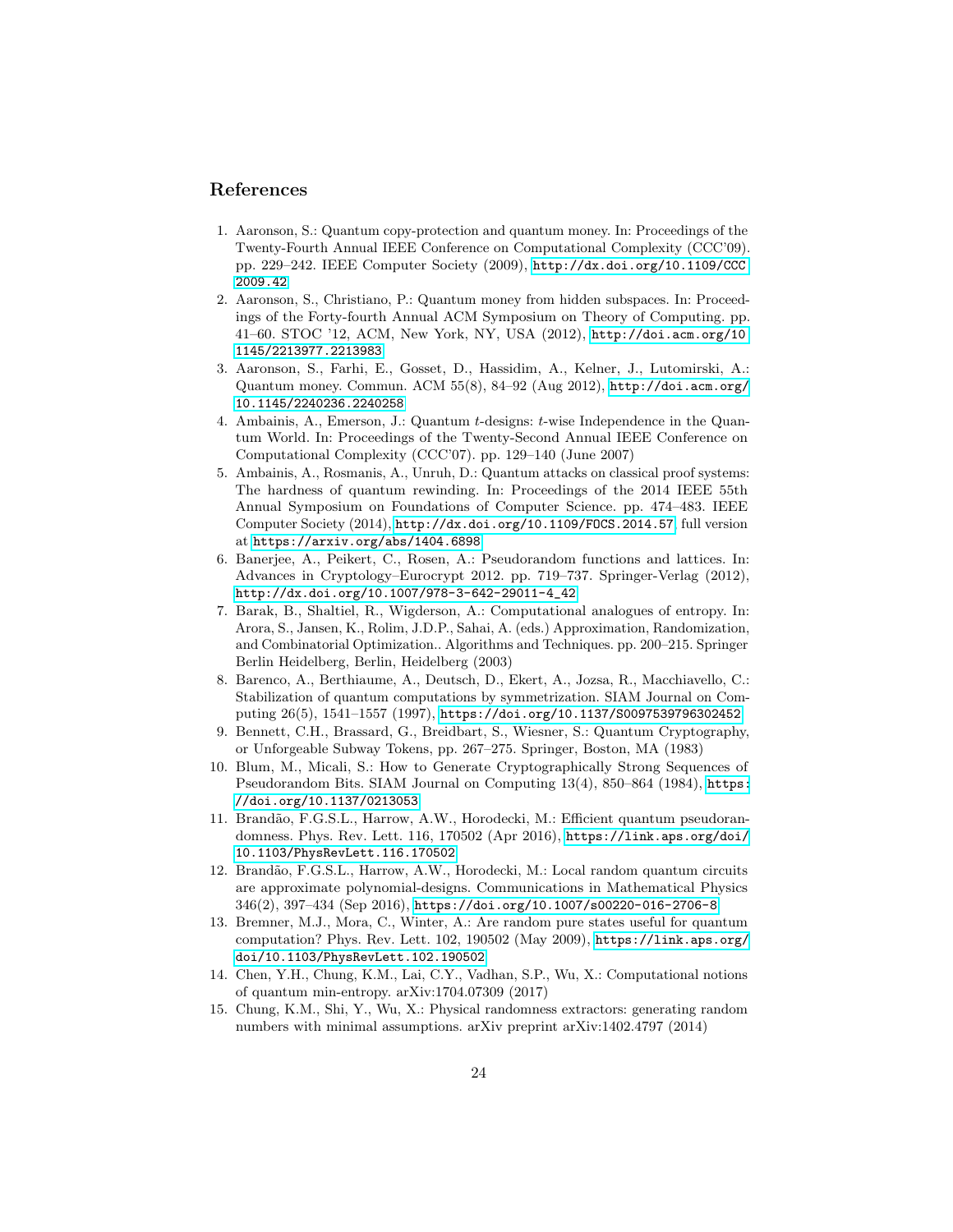- <span id="page-24-6"></span>16. Cleve, R., Leung, D., Liu, L., Wang, C.: Near-linear constructions of exact unitary 2-designs. Quantum Information & Computation  $16(9&10)$ ,  $721-756$  (2016), [http:](http://www.rintonpress.com/xxqic16/qic-16-910/0721-0756.pdf) [//www.rintonpress.com/xxqic16/qic-16-910/0721-0756.pdf](http://www.rintonpress.com/xxqic16/qic-16-910/0721-0756.pdf)
- <span id="page-24-4"></span>17. Dankert, C., Cleve, R., Emerson, J., Livine, E.: Exact and approximate unitary 2-designs and their application to fidelity estimation. Phys. Rev. A 80, 012304 (Jul 2009), <https://link.aps.org/doi/10.1103/PhysRevA.80.012304>
- <span id="page-24-11"></span>18. Dieks, D.: Communication by EPR devices. Physics Letters A 92(6), 271–272 (1982)
- <span id="page-24-17"></span>19. Emerson, J., Weinstein, Y.S., Saraceno, M., Lloyd, S., Cory, D.G.: Pseudo-random unitary operators for quantum information processing. science 302(5653), 2098–2100 (2003)
- <span id="page-24-7"></span>20. Farhi, E., Gosset, D., Hassidim, A., Lutomirski, A., Nagaj, D., Shor, P.: Quantum state restoration and single-copy tomography for ground states of hamiltonians. Phys. Rev. Lett. 105, 190503 (Nov 2010), [https://link.aps.org/doi/10.1103/](https://link.aps.org/doi/10.1103/PhysRevLett.105.190503) [PhysRevLett.105.190503](https://link.aps.org/doi/10.1103/PhysRevLett.105.190503)
- <span id="page-24-12"></span>21. Farhi, E., Gosset, D., Hassidim, A., Lutomirski, A., Nagaj, D., Shor, P.: Quantum State Restoration and Single-Copy Tomography for Ground States of Hamiltonians. Phys. Rev. Lett. 105, 190503 (Nov 2010), [https://link.aps.org/doi/10.1103/](https://link.aps.org/doi/10.1103/PhysRevLett.105.190503) [PhysRevLett.105.190503](https://link.aps.org/doi/10.1103/PhysRevLett.105.190503)
- <span id="page-24-13"></span>22. Farhi, E., Gosset, D., Hassidim, A., Lutomirski, A., Shor, P.: Quantum money from knots. In: Proceedings of the 3rd Innovations in Theoretical Computer Science Conference. pp. 276–289. ITCS '12, ACM, New York, NY, USA (2012), [http:](http://doi.acm.org/10.1145/2090236.2090260) [//doi.acm.org/10.1145/2090236.2090260](http://doi.acm.org/10.1145/2090236.2090260)
- <span id="page-24-15"></span>23. Foong, S.K., Kanno, S.: Proof of page's conjecture on the average entropy of a subsystem. Phys. Rev. Lett. 72, 1148–1151 (Feb 1994), [https://link.aps.org/](https://link.aps.org/doi/10.1103/PhysRevLett.72.1148) [doi/10.1103/PhysRevLett.72.1148](https://link.aps.org/doi/10.1103/PhysRevLett.72.1148)
- <span id="page-24-1"></span>24. Goldreich, O., Goldwasser, S., Micali, S.: On the cryptographic applications of random functions. In: Advances in Cryptology – CRYPTO 1984. pp. 276–288. Springer-Verlag New York, Inc. (1985)
- <span id="page-24-0"></span>25. Goldreich, O., Goldwasser, S., Micali, S.: How to Construct Random Functions. J. ACM 33(4), 792–807 (Aug 1986), <http://doi.acm.org/10.1145/6490.6503>
- <span id="page-24-10"></span>26. Harrow, A.W.: The church of the symmetric subspace. arXiv:1308.6595 (2013)
- <span id="page-24-5"></span>27. Harrow, A.W., Low, R.A.: Efficient quantum tensor product expanders and k-designs. In: Approximation, Randomization, and Combinatorial Optimization. Algorithms and Techniques, pp. 548–561. Springer (2009)
- <span id="page-24-2"></span>28. Håstad, J., Impagliazzo, R., Levin, L.A., Luby, M.: A pseudorandom generator from any one-way function. SIAM Journal on Computing 28(4), 1364–1396 (1999)
- <span id="page-24-16"></span>29. Hayden, P., Leung, D.W., Winter, A.: Aspects of generic entanglement. Communications in Mathematical Physics 265(1), 95–117 (Jul 2006), [https://doi.org/10.](https://doi.org/10.1007/s00220-006-1535-6) [1007/s00220-006-1535-6](https://doi.org/10.1007/s00220-006-1535-6)
- <span id="page-24-8"></span>30. Helstrom, C.W.: Detection theory and quantum mechanics. Information and Control 10(3), 254–291 (1967)
- <span id="page-24-9"></span>31. Holevo, A.S.: An analogue of statistical decision theory and noncommutative probability theory. Trudy Moskovskogo Matematicheskogo Obshchestva 26, 133–149 (1972)
- <span id="page-24-14"></span>32. Horodecki, R., Horodecki, P., Horodecki, M., Horodecki, K.: Quantum entanglement. Rev. Mod. Phys. 81, 865–942 (Jun 2009), [https://link.aps.org/doi/10.1103/](https://link.aps.org/doi/10.1103/RevModPhys.81.865) [RevModPhys.81.865](https://link.aps.org/doi/10.1103/RevModPhys.81.865)
- <span id="page-24-3"></span>33. Impagliazzo, R., Wigderson, A.:  $P = BPP$  if E Requires Exponential Circuits: Derandomizing the XOR Lemma. In: Proceedings of the Twenty-ninth Annual ACM Symposium on Theory of Computing. pp. 220–229. STOC '97, ACM, New York, NY, USA (1997), <http://doi.acm.org/10.1145/258533.258590>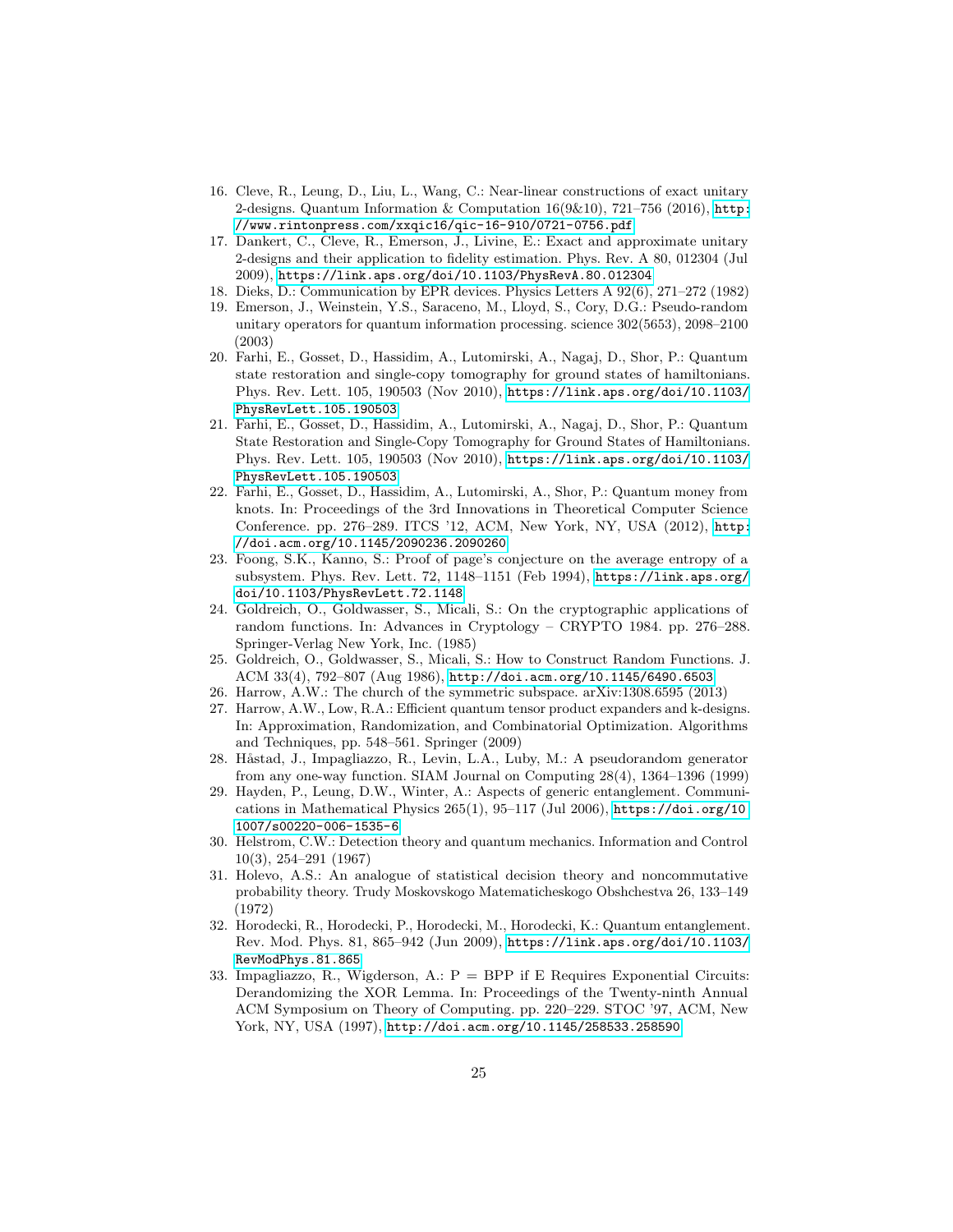- <span id="page-25-3"></span>34. Kueng, R., Gross, D.: Qubit stabilizer states are complex projective 3-designs (2015), arXiv:1510.02767
- <span id="page-25-18"></span>35. Liu, Z.W., Lloyd, S., Zhu, E.Y., Zhu, H.: Entropic scrambling complexities. arXiv:1703.08104 (2017)
- <span id="page-25-11"></span>36. Low, R.A.: Large deviation bounds for k-designs. Proceedings of the Royal Society of London A: Mathematical, Physical and Engineering Sciences 465(2111), 3289–3308 (2009), <http://rspa.royalsocietypublishing.org/content/465/2111/3289>
- <span id="page-25-19"></span>37. Lubkin, E.: Entropy of an n-system from its correlation with ak-reservoir. Journal of Mathematical Physics 19(5), 1028–1031 (1978)
- <span id="page-25-0"></span>38. Luby, M., Rackoff, C.: How to construct pseudorandom permutations from pseudorandom functions. SIAM Journal on Computing 17(2), 373–386 (1988)
- <span id="page-25-9"></span>39. Lutomirski, A.: An online attack against wiesner's quantum money (2010), arXiv:1010.0256
- <span id="page-25-8"></span>40. Lutomirski, A., Aaronson, S., Farhi, E., Gosset, D., Hassidim, A., Kelner, J., Shor, P.: Breaking and making quantum money: toward a new quantum cryptographic protocol. In: Proceedings of the Innovations in Theoretical Computer Science Conference. pp. 20–31. ITCS '10, Tsinghua University Press (2010)
- <span id="page-25-7"></span>41. Mezher, R., Ghalbouni, J., Dgheim, J., Markham, D.: Efficient quantum pseudorandomness with simple graph states (2017), arXiv:1709.08091
- <span id="page-25-2"></span>42. Miller, C.A., Shi, Y.: Robust protocols for securely expanding randomness and distributing keys using untrusted quantum devices. Journal of the ACM (JACM) 63(4), 33 (2016)
- <span id="page-25-16"></span>43. Mosca, M., Stebila, D.: Quantum coins. In: Bruen, A.A., Wehlau, D.L. (eds.) Error-Correcting Codes, Finite Geometries and Cryptography. Contemporary Mathematics, vol. 523, pp. 35–47. American Mathematical Society (2010), [http:](http://www.ams.org/bookstore?fn=20&arg1=conmseries&ikey=CONM-523) [//www.ams.org/bookstore?fn=20&arg1=conmseries&ikey=CONM-523](http://www.ams.org/bookstore?fn=20&arg1=conmseries&ikey=CONM-523)
- <span id="page-25-6"></span>44. Nakata, Y., Hirche, C., Koashi, M., Winter, A.: Efficient quantum pseudorandomness with nearly time-independent hamiltonian dynamics. Phys. Rev. X 7, 021006 (Apr 2017), <https://link.aps.org/doi/10.1103/PhysRevX.7.021006>
- <span id="page-25-5"></span>45. Nakata, Y., Hirche, C., Morgan, C., Winter, A.: Unitary 2-designs from random xand z-diagonal unitaries. Journal of Mathematical Physics 58(5), 052203 (2017), <https://doi.org/10.1063/1.4983266>
- <span id="page-25-4"></span>46. Nakata, Y., Koashi, M., Murao, M.: Generating a state t -design by diagonal quantum circuits. New Journal of Physics 16(5), 053043 (2014), [http://stacks.](http://stacks.iop.org/1367-2630/16/i=5/a=053043) [iop.org/1367-2630/16/i=5/a=053043](http://stacks.iop.org/1367-2630/16/i=5/a=053043)
- <span id="page-25-12"></span>47. Naor, M., Reingold, O.: Synthesizers and their application to the parallel construction of pseudo-random functions. J. Comput. Syst. Sci. 58(2), 336–375 (Apr 1999), <http://dx.doi.org/10.1006/jcss.1998.1618>
- <span id="page-25-1"></span>48. Nisan, N., Wigderson, A.: Hardness vs randomness. J. Comput. Syst. Sci. 49(2), 149–167 (Oct 1994), [http://dx.doi.org/10.1016/S0022-0000\(05\)80043-1](http://dx.doi.org/10.1016/S0022-0000(05)80043-1)
- <span id="page-25-14"></span>49. Ortigoso, J.: Twelve years before the quantum no-cloning theorem. arXiv:1707.06910 (2017)
- <span id="page-25-17"></span>50. Page, D.N.: Average entropy of a subsystem. Phys. Rev. Lett. 71, 1291–1294 (Aug 1993), <https://link.aps.org/doi/10.1103/PhysRevLett.71.1291>
- <span id="page-25-15"></span>51. Park, J.L.: The concept of transition in quantum mechanics. Found. Phys. 1, 23–33 (1970)
- <span id="page-25-10"></span>52. Popescu, S., Short, A.J., Winter, A.: Entanglement and the foundations of statistical mechanics. Nature Physics 2(11), 754 (2006)
- <span id="page-25-13"></span>53. Regev, O.: On lattices, learning with errors, random linear codes, and cryptography. Journal of the ACM (JACM) 56(6), 34 (2009)